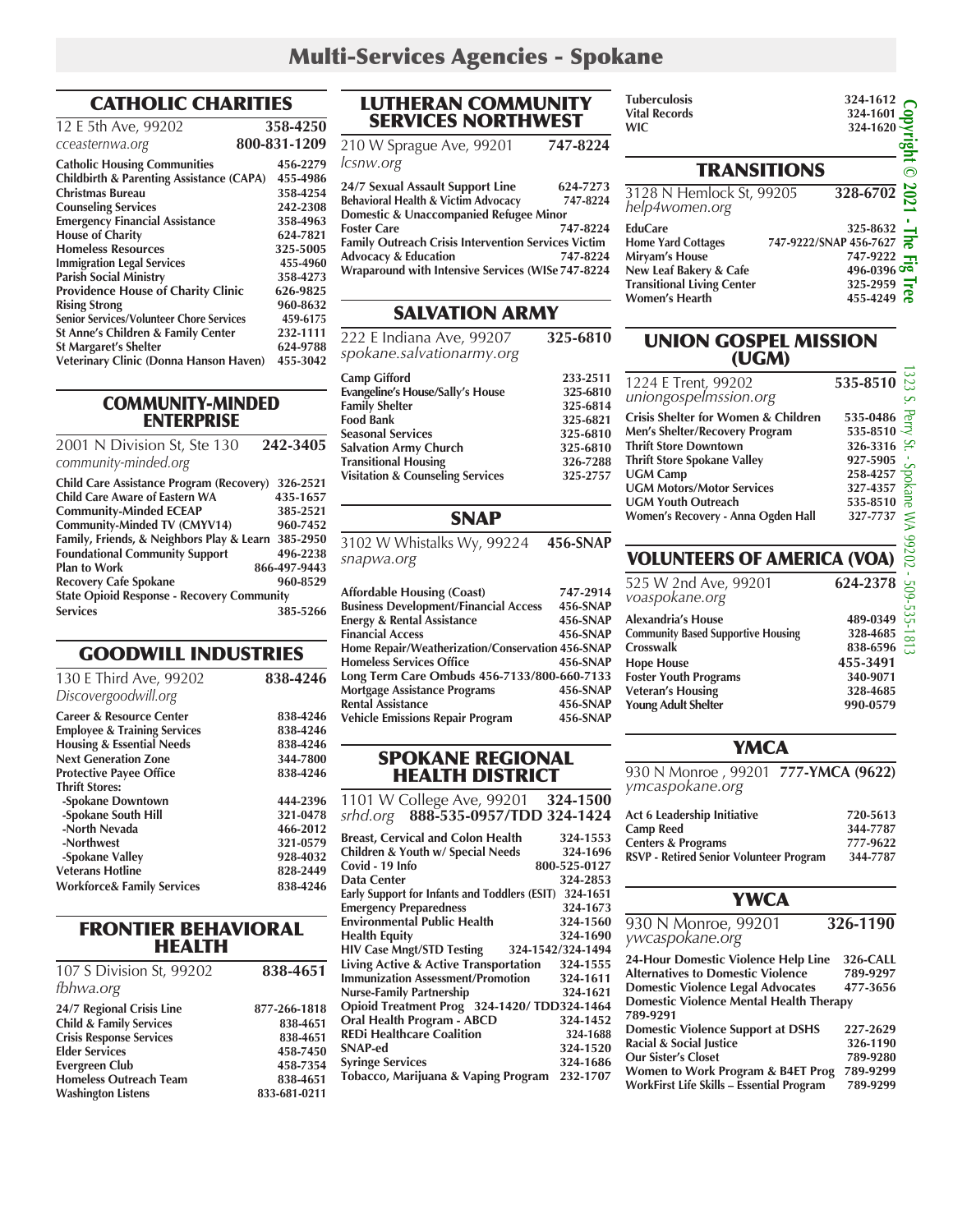# Federal And State Resources

# **FEDERAL PROGRAMS**

| Health Care                                                             |                              |
|-------------------------------------------------------------------------|------------------------------|
| Civil Rights (HHS) 800-368-1019                                         |                              |
| <b>TDD</b>                                                              | 800-537-7697                 |
| Idaho                                                                   | Yourhealthidaho.org          |
| WA                                                                      | wahealthplanfinder.org       |
| Housing                                                                 |                              |
| HUD                                                                     | 206-220-5101                 |
| Discrimination Hotline 800-877-0246                                     |                              |
| USDA Rural Develop 924-7350x114                                         |                              |
| <b>Public &amp; Financial Assistance</b>                                |                              |
| <b>IRS</b>                                                              | 353-0508                     |
| -Federal tax Questions                                                  |                              |
| 800-829-1040 TTY 800-829-4059<br>-Refund Info                           |                              |
| -Tax forms                                                              | 800-829-4477<br>800-829-3676 |
| SSI/SSDI                                                                |                              |
|                                                                         |                              |
| -Spokane/Walla Walla<br><b>800-772-1213 TDD 800-325-0778</b>            |                              |
| -Coeur d'Alene                                                          | 866-931-2523                 |
| -Lewiston                                                               | 877-405-9796                 |
|                                                                         |                              |
| <b>Safety &amp; Security, National ICE and Border Patrol (Page 176)</b> |                              |
| Law Enforcement (page 176)                                              |                              |
| Military (page 176)                                                     |                              |
| US Courthouse/Federal Building                                          |                              |
| -Spokane                                                                | 458-3400                     |
| -Walla Walla                                                            | 376-7262                     |
| -Coeur d'Alene                                                          | 208-665-6850                 |
|                                                                         | 866-299-5515                 |
| -Lewiston                                                               | 208-882-7612                 |
| <b>Veterans Affairs</b>                                                 | va.gov                       |
| Benefits                                                                | 800-222-1000                 |
| <b>Employment Srvcs</b><br>Health Care for Homeless Veterans            | 206-554-1491                 |
|                                                                         | 462-2500                     |
| <b>VA Medical Centers</b>                                               |                              |
| -Spokane                                                                | 434-7000                     |
| -Walla Walla                                                            | 525-5200                     |
|                                                                         | 888-687-8863                 |
| Vet Centers                                                             |                              |
| -Spokane                                                                | 444-8387                     |
| -Walla Walla                                                            | 526-8381                     |

# **IDAHO STATE**

| <b>Children and Families</b>                          |                       | ı<br>Į                                                        |
|-------------------------------------------------------|-----------------------|---------------------------------------------------------------|
| Child Support Services - IDHW                         |                       | I                                                             |
|                                                       | 800-536-9868          | I                                                             |
| Child Protection - IDHW                               |                       |                                                               |
| $-24$ hrs                                             | 855-552-5437          | l                                                             |
| -Coeur d'Alene                                        | 769-1515              |                                                               |
|                                                       | 983-2522              | l                                                             |
| -Grangeville<br>-Kellogg                              | 784-1352              | í                                                             |
| -Lewiston                                             | 779-4360              |                                                               |
| -Moscow                                               | 882-0670              | í                                                             |
| Mental Health (Children) -                            |                       |                                                               |
| <b>IDHW Behavioral Health</b>                         |                       | ۱.<br>ا                                                       |
| -Region 1                                             | 888-926-25888         |                                                               |
| -24 hrs crisis line                                   | 769-1405              | l                                                             |
|                                                       | 769-1406              | l<br>Ì                                                        |
| -CdA/Kellogg &<br>-Region 2                           |                       |                                                               |
| -Grangeville                                          | 983-2300              |                                                               |
| -Lewiston                                             | 799-4440              |                                                               |
| -Moscow                                               | 882-0562              |                                                               |
| DD/Infant Toddler Prog - IDHW                         |                       |                                                               |
| -North                                                | 769-1403              |                                                               |
| -North Central                                        | 883-8575              |                                                               |
| IdahoSTARS                                            | 800-926-2588          | l                                                             |
| 24 hr DV Hotline                                      | 800-669-3176          | $\overline{1}$                                                |
| Idaho Coalition against Sexual &                      |                       | (                                                             |
| Domestic Violence<br>ID Council on DV & Victim Assist | 384-0419              | $\overline{\mathbf{C}}$                                       |
|                                                       | 332-1540/800-291-0463 | (                                                             |
|                                                       |                       | $\overline{\mathcal{L}}$                                      |
| <b>Financial &amp; Public Assistance</b>              |                       |                                                               |
| -Financial Assistance & Food                          |                       |                                                               |
| Stamps - IDHW 877-456-1233<br>idvr                    | 334-3390              |                                                               |
| Unemployment                                          | 332-8942              |                                                               |
|                                                       | 800-621-4938/         |                                                               |
| -Appeals<br><b>332-3572</b>                           |                       |                                                               |
| Worker's Comp Claim 334-6000                          |                       | $\frac{1}{2}$ . $\frac{1}{2}$ . $\frac{1}{2}$ . $\frac{1}{2}$ |
| Housing                                               |                       |                                                               |
| Housing & Finance Association                         |                       | ļ                                                             |
| -Coeur d'Alene                                        |                       | I                                                             |
| 866-621-2995/208-621-2994                             |                       |                                                               |
| -Lewiston                                             | 866-566-1727          | J                                                             |
|                                                       | 743-0251              |                                                               |
|                                                       |                       |                                                               |

**Health Care** Medicaid IDHW **877-456-1233**  ID Bureau of Vital Records & Health Statistics - IDHW **334-5980** ID Medicaid **866-686-4272** -24/7 Hotline **866-635-7515** ID Suicide Prevention Hotline **398-3457**  Prescription Cards Idahoxcard.com Suicide Prevention Prog IDHW **334-4983** Substance Abuse Services IDHW **922-2406 Seniors** Bureau of Long Term Care **769-1567** Medicaid Enrollment & Assistance IDHW **877-456-1233** Nursing Home Services – IDHW **866-255-1190 Transportation 772-1200 Veterans Services 334-3513 WASHINGTON Children & Families**

Apple Care (Medicaid)**800-562-3022** Child Care Aware *childcarenet. org* Child Care/Child Crisis/Neglect *dcyf.wa.gov* Child Support – DSHS **363-5000 800-345-9982** -KIDS General Info **800-442-KIDS** -Alternative Solutions **800-604-1146** Children, Youth & Families -DCFS **363-3550 TTY 363-4601** -Mandatory Reporting **800-557-9671** -After hrs **800-562-5625** -Child Abuse/Neglect Hotline  **866-END-HARM** DV Hotline **800-562-6025** Foster Parenting & Kinship Care  **888-KIDS-414 Juvenile Rehab Health Care** DDA **329-2900**

**800-462-3038 TTY 568-3038** Human Rights Commission<br>800-233-3247 TTY 800-30 **800-233-3247 TTY 800-300-7525** Suicide Hotlines<br>-Frontier -Frontier **877-266-1818 -Greater Columbia** Vital Records – DOH**360-326-4300**

### **Housing & Finance**

Housing Finance Commission **206-464-7139 800-767-4663**

**Public Assistance & Employment** Community Service Office CSO-DSHS **877-501-2233 TTY 800-833-6384** -Food, medical, public assistance<br>DVR 323-4700/888-468-973 DVR **323-4700/888-468-9736** Unemployment -ESD **800-318-6022**  *esd.wa.gov/unemployment* -questions website WIC Nutritional Program – DOH -Family Health Hotline **800-322-2588** Workers Comp Claims - L&I  **800-4BE-SAFE** -Health And Safety Issues  **800-423-7233** -Overtime Info **866-219-7321** Work Source - ESD **888-316-5627** -Next Generation Zone

#### **Transportation - DOT 324-6015** CommuteSmart NW Travel and Trip Alerts **511**

#### **Senior**

Home Care Referral **800-970-5456** Adult Protective Svcs**800-459-0421 Residential Care Svcs** SHIBA (Medicare) **800-562-6900**

| Veterans Affairs |  |
|------------------|--|
|------------------|--|

| WADVA             | 800-562-0132                    |
|-------------------|---------------------------------|
|                   | TDD360-725-2199                 |
| -Assistance       | 877-249-0516                    |
|                   | 800-562-2308                    |
| -Spokane Home     | 344-5770                        |
|                   | 877-838-7787                    |
| -Walla Walla Home | 994-6800                        |
|                   | WS Veterans Employment 535-3101 |
|                   |                                 |

# Federal, State & Local Resources - Covid 19

# **FEDERAL PROGRAMS**

*Coronavirus.gov usa.gov/ coronavirus* **CDC** *cdc.gov/* **Nat'l Institutions of Health** *nih.gov* **Department of Health and Human Services** *hhs.gov*

# **IDAHO**

*coronavirus.idaho.gov* **Panhandle Health District** *panhandlehealthdistrict.org/ covid-19/***877-415-5225** Benewah, Bonner, Boundary, Kootenai, Shoshone<br>Central Idaho 8 **Central Idaho 866-736-6632** *idahopublichealth.com* Nez Perce, Lewis, Idaho Clearwater, Latah **Idaho Community Foundation** *dahocf.org/covid-19* **Idaho Kootenai County Mutual** 

**Aid Group**  *FB: 764946094032284* **Kootenai COunty EMS System** *http://kcemss.org*

# **WASHINGTON**

*coronavirus.wa.gov covid19helpwa.org* **Department of Health** *doh.wa.gov/Emergencies/Coronavirus*  **COVID-19 Hotline 800-525-0127** text "Coronavirus" **Governor's Info & Resources** *https://www.governor.wa.gov/ issues/issues/covid-19-resources*

**NE Tri-County Health** *netchd.org* **Adams** *co.adams.wa.us/ government/covid-19.php* **Asotin** *asotincountypublichealth.org* **Lincoln**

*co.lincoln.wa.us/public-health/ coronavirus-covid-19-updates/*

#### **Whitman**

*whitmancountypublichealth.org/ covid-19.html* **Walla Walla**  *co.walla-walla.wa.us/government/ health\_department/index.php*

# **SPOKANE AREA**

**Spokane COVID Response**

*spokanecovidresponse@gmail.com FB: SpokaneCovidResponse/ InlandCOVIDResponse.org* **Spokane Resource Center HUD** *spokaneresourcecenter.org/covid-19*  **City of Spokane** 

# *my.spokanecity.org/covid19/*

-**Financial Help line 625-6650 -UHelp Program** *ubill@spokanecity.org* **755-2489**  *spokaneutilityhelp.org* **City of Spokane Valley ED** *spokanevalleyed.org/covid19/*

### **Greater Spokane Inc**

*greaterspokane.org/covid-19/***SRHD** *srhd.org/covid19* **Spokane County Community Services 477-5722 Spokane Public Schools** *spokaneschools.org/covid*

**The Fig Tree** *hefigtree.org* **United Way** *unitedwayspokane.*

*org/COVID19Resources* **Civic Volunteers via Social Media: Helping Spokane Get Through COVID 19** *FB: Helping Spokane Get Through COVID 19* 

**Spokane Area Coronavirus Aid** *FB: 261027208235464*

**Spokane Mutual Aid 503- 662-7912** *spokanecountymutualaid@gmail.com FB: SpokaneCountyMutualAid mutualaidspokanecounty.com* **For Food** *2-harvest.org northwestharvest.org/easternwashington*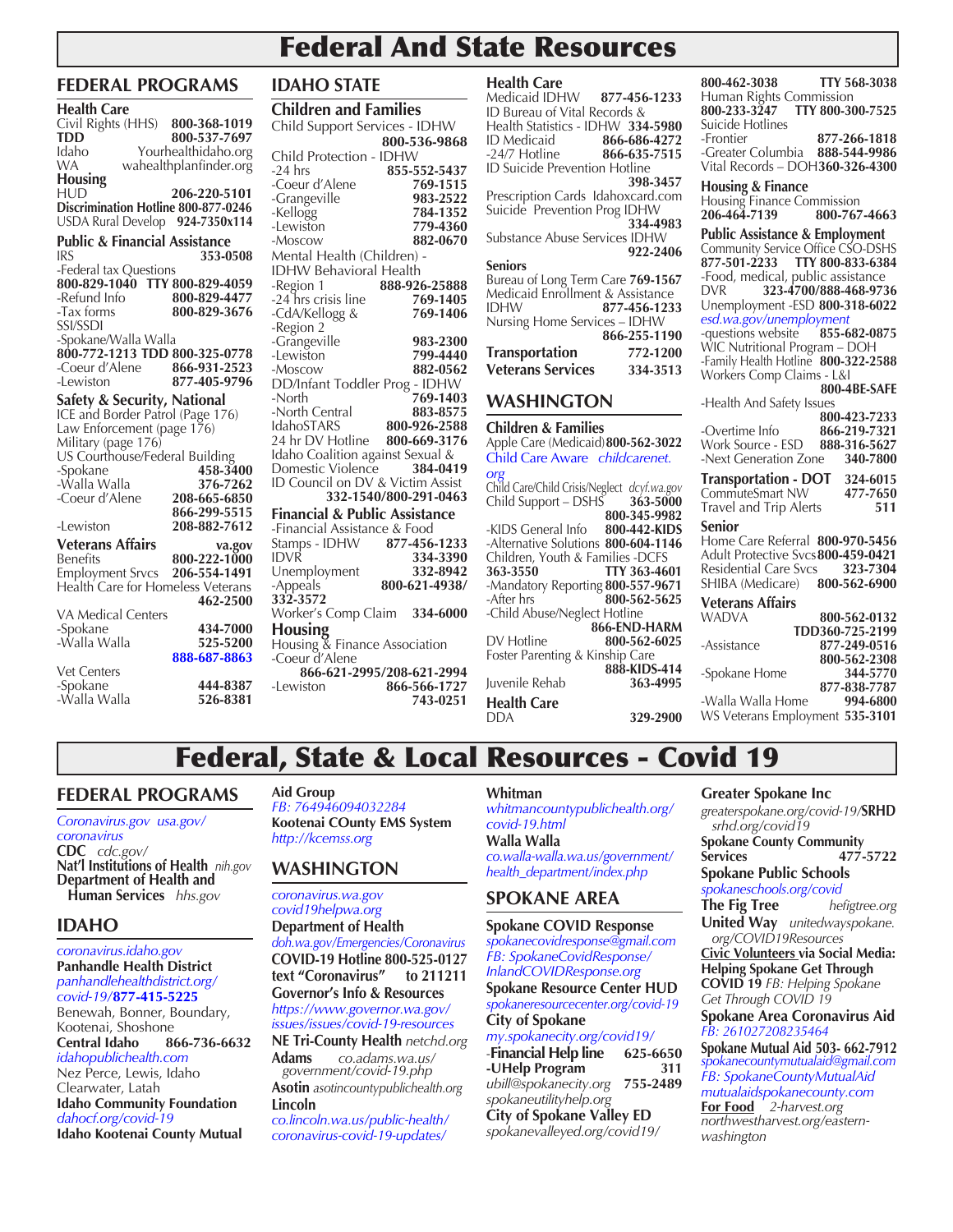# Native American Nations

#### **COEUR D'ALENE TRIBE 686-1800**

| <b>Education</b>                        | 686-5013          |
|-----------------------------------------|-------------------|
| <b>Early Learning Center</b>            | 686-6507          |
| Higher Education                        | 686-1800          |
| Uofl Extension                          | 686-5605          |
| <b>Social Services</b>                  |                   |
| BIA Assistance                          | 686-1887          |
| Commodity Food Prog                     | 686-4041          |
| Housing                                 | 686-1927          |
| Dν                                      | 686-0900          |
| <b>TANF</b>                             | 686-6306          |
| <b>Health &amp; WIC - Marimn Health</b> |                   |
| -Medical Center                         | 686-1931          |
| -WIC                                    | 686-1931 x323/412 |
| <b>Natural Resources</b>                |                   |
| CdA Lake Mngt Dept                      | 686-5302          |
| Seniors                                 |                   |
| Meal Site                               | 686-3013          |
| Older Persons' Prog                     | 686-6306          |
| <b>Veterans Assist</b>                  | 686-5602          |

#### **CONFEDERATED TRIBES OF COLVILLE**

| <b>Inchelium District</b>       | 722-7620 |
|---------------------------------|----------|
| <b>Education and Employment</b> |          |
| Early Learning                  |          |
| -Keller HS                      | 634-7516 |
| -Inchelim HS                    | 722-7025 |
| <b>SCC/ABE</b>                  | 533-4660 |
| -Inchelium                      | 772-3702 |

| -Inchelium TANF -                                                                         | 722-7069/7043        |
|-------------------------------------------------------------------------------------------|----------------------|
| -Keller TANF                                                                              | 634-2199             |
| <b>BIA Assistance</b>                                                                     | 634-2316             |
| Commodity Food Dist                                                                       | 634-2796             |
| <b>Health &amp; WIC</b>                                                                   |                      |
| Lake Roosevelt Community                                                                  |                      |
| -Inchelium Clinic                                                                         | 722-7019             |
| -Keller - San Poil Valley Clinic                                                          |                      |
|                                                                                           | 634-7325             |
| <b>Seniors</b> Area Agency on Aging                                                       |                      |
| -Inchelium                                                                                | 722-7074             |
| -Keller                                                                                   | 634-2829/2803        |
|                                                                                           |                      |
|                                                                                           |                      |
| Transportation<br>-Keller Ferry (WADOT) 843-3778                                          |                      |
| -Inchelium Transit & Ferry 722-4224                                                       |                      |
|                                                                                           |                      |
| <b>KALISPEL TRIBES</b>                                                                    | 447-1147             |
| Education                                                                                 | 447-7141             |
|                                                                                           | 447-7210             |
|                                                                                           | 447-7440             |
|                                                                                           | 447-7436             |
| Social Services                                                                           |                      |
| Early Learning Center<br>Career Training Center<br>WSU Extension<br><b>BIA Assistance</b> | 258-4561 x29         |
| Camas Path - North                                                                        |                      |
| -Employment Assistance                                                                    | 499-7412             |
| -Housing                                                                                  | 447-7270             |
| -South (Airway Heights)                                                                   | 789-7630             |
| <b>Health &amp; WIC</b>                                                                   |                      |
| Camas Center Clinic                                                                       | 447-7405             |
| Seniors                                                                                   |                      |
| Camas Path<br><b>KALTRAN</b>                                                              | 789-7630<br>447-7247 |

**Social Services 422-7023** 

| KOOTENAI TRIBE 267-3519                                 |                      | Women's Outreach                             | 621-4690             |
|---------------------------------------------------------|----------------------|----------------------------------------------|----------------------|
| <b>Social Services</b><br><b>BIA Assist-Northern ID</b> | 267-3519<br>843-9410 | <b>Senior Citizens</b><br>-Kamiah<br>-Lapwai | 935-2526<br>843-7311 |
| Child Welfare                                           | 267-3519             | Senior Meal                                  | 843-7311             |
| Housing                                                 | 267-3519             | <b>Transportation</b>                        | 621-4691             |
| <b>Health</b><br><b>Tribal Health Clinic</b>            | 267-5223             | <b>Veterans Rep</b>                          | 621-4738             |
|                                                         |                      | Veterans Benefits                            | 843-4738             |
| <b>Natural Resources</b>                                | 267-3519             | <b>SPOKANE TRIBE</b>                         | 458-6500             |
| <b>NEZ PERCE</b>                                        |                      |                                              |                      |
| <b>RESERVATION</b>                                      | 843-2253             | <b>Education &amp; Employment</b>            | 458-6556/458-8009    |
| <b>Education</b>                                        | 621-4610             | Day Care Center                              | 533-1360x263         |
| Early Childhood learning                                |                      | <b>Head Start</b>                            | 258-7229             |
| -Kamiah                                                 | 935-2888             | Work Training                                | 458-6529<br>257-9202 |
| -Lapwai                                                 | 621-3791             | Tribal Campus<br>Health & Human Svcs258-7502 |                      |
| UI Extention                                            | 621-3514             | Food                                         |                      |
| <b>Housing Authority</b>                                | 888-334-5167         | -Ford FB/Meal site                           | 258-4531             |
| -Kamiaĥ<br>-Lapwai                                      | 935-2144<br>843-2229 | -Wellpinit FB                                | 258-7145             |
| <b>Natural Resources</b>                                |                      | -WIC'Spokane Tribe                           | 258-7129             |
| Nimipuu Protecting the Environment                      |                      | <b>WYNECOOP CLINIC IHS</b>                   | 258-4517             |
|                                                         | 790-4296             | Radiation Exposure & Education<br>Program    | 258-7502             |
| Nimipuu Health                                          |                      | <b>SOCIAL SERVICES</b>                       | 458-6500             |
| -Kamiah 888-891-2924/935-0733                           |                      | -BIA Assistance                              | 258-4561 x29         |
| -Lapwai 888-891-2920/843-2271                           |                      | -Senior Program                              | 258-7129             |
| <b>Social Services</b>                                  | 843-2463             | -TANF Wellpinit<br>-TANF Spokane             | 458-8000<br>533-1360 |
| Includes BIA Assistance, Financial                      |                      | <b>Natural Resources</b>                     |                      |
| Assistance, and Tribal TANF                             |                      | Housing Authority                            | 258-4523             |
| Commodity Foods Program<br>-Kamiah                      | 935-4115             |                                              | 888-642-8055         |
| -Lapwai                                                 | 843-7305             | <b>Transportation</b>                        | 458-6549             |
| <b>WIC</b>                                              | 843-2271             |                                              |                      |

| <b>Senior Citizens</b>                              |              |
|-----------------------------------------------------|--------------|
| -Kamiah                                             | 935-2526     |
|                                                     | 843-7311     |
| -Lapwai                                             |              |
| Senior Meal                                         | 843-7311     |
| <b>Transportation</b>                               | 621-4691     |
| <b>Veterans Rep</b>                                 | 621-4738     |
| Veterans Benefits                                   | 843-4738     |
|                                                     |              |
| <b>SPOKANE TRIBE</b>                                | 458-6500     |
|                                                     |              |
| Education & Employment<br>458-6556/458-8009         |              |
| Day Care Center 533-1360x263                        |              |
| Head Start                                          | 258-7229     |
|                                                     | 458-6529     |
| <b>Work Training</b>                                |              |
| Tribal Campus                                       | 257-9202     |
| Health & Human Svcs258-7502                         |              |
| Food                                                |              |
| -Ford FB/Meal site                                  | 258-4531     |
|                                                     | 258-7145     |
| -Wellpinit FB<br>-WIC Spokane Tribe                 | 258-7129     |
| <b>WYNECOOP CLINIC IHS</b>                          | 258-4517     |
| Radiation Exposure & Education                      |              |
| Program                                             | 258-7502     |
| <b>SOCIAL SERVICES</b>                              | 458-6500     |
| -BIA Assistance                                     | 258-4561 x29 |
|                                                     | 258-7129     |
| -Senior Program<br>-TANF Wellpinit<br>-TANF Spokane | 458-8000     |
|                                                     | 533-1360     |
|                                                     |              |
| <b>Natural Resources</b>                            | 258-4523     |
| Housing Authority                                   | 888-642-8055 |
|                                                     |              |
| <b>Transportation</b>                               | 458-6549     |

# Kootenai County (208) 446-1660

# **KOOTENAI**

| <b>Community Services</b><br>Kaleidoscope Community           |          |
|---------------------------------------------------------------|----------|
|                                                               |          |
| Services                                                      | 699-2250 |
| St Vincent de Paul                                            | 664-3095 |
| Food                                                          |          |
| Athol ABC FB                                                  | 683-3244 |
| CAP Food Bank                                                 | 664-8757 |
| CDA Bible                                                     | 664-4883 |
|                                                               |          |
| CDA Community Svcs* 664-5473<br>Harrison FB 689-3506/689-3900 |          |
| Heart of the City <sup>*</sup>                                | 665-7808 |
| Lake City Community 676<br>Love Pantry – Christ the King      | 676-0632 |
|                                                               |          |
| Lutheran                                                      | 664-9231 |
| 769-3299/665-5086<br>nic fb                                   |          |
| Hayden Adventist 762-5718<br>Real Life Min 446-2420x184       |          |
|                                                               |          |
| Rathdrum Food Bank 687-3696<br>WIC Panhandle Health 415-5130  |          |
|                                                               |          |
| <b>HOUSING</b>                                                |          |
| 664-8757/800-326-8443<br>CAP                                  |          |
| Habitat for Humanity 762-4663                                 |          |
| <b>SVDP</b>                                                   | 664-3095 |
| Kootenai Cnty Assist                                          | 446-1886 |
| Kootenai County Property Tax                                  |          |
| Reducation                                                    | 334-7736 |
| St Pius Outreach *                                            | 765-5108 |
| UGM Center for Women &                                        |          |
| Children                                                      | 665-4673 |
| <b>MEALS</b>                                                  |          |
| Sun Lunches                                                   |          |
| -Lutheran Church                                              | 765-1002 |
| -CDA Bible* @ Harding Center                                  |          |
| M-F Dinner St Vincent de Paul *                               |          |

T Lunch -Athol Adventist**683-3672 T Dinner St Thomas** Wed Dinners -Rathdrum Bible **687-0303** -CdA Community Services \* Thurs Dinners -Heart of the City\* -St Georges (PF) **773-4715** Fri Dinner - St Pius Outreach Sat Dinner - Cherished Ones **704-0908 Early Learning & Education Early Learning** CdA Licensing **769-2229** Mountain States EHS 765-6955<br>NIC Head Start 666-6755 **NIC Head Start School District** CdA SD **664-8241** Lakeland SD Kootenai SD **689-3631** Post Falls SD **Employment & Job Skills**<br> **Goodwill (PF)** 773-6181 Goodwill (PF) **773-6181 ID Dept of Labor**<br>**IDVR** 769-1441<br>666-6707 LCSC Outreach Center<br>**NIC** 769-3300/877 NIC **769-3300/877-404-4536** Small Business Development<br>Center 665 665-5085<br>446-1680 UI Extension **446-1680 Environmental & Animal Rights** Dept of Environmental Quality<br>877-370-0017 769-1422 **877-370-0017 769-1422**  Idaho Native Plant Society **762-2575** Kootenai Cnty Humane Soc **772-4019** Kootenai Environmental Alliance **265-9565**

Lake CdA Waterkeeper **667-9093**

#### **Family Crisis**

ICARE Children & Family<br>Advocacy 676-15 Advocacy **676-1515 x315** Safe Passage -Children's Advocacy **664-9303** Coeur d'Alene Counseling **755-7114 Human Rights**  Human Rights Education Institute (HREI) **883-7155** Kootenai Cnty Task Force on<br>Human Relations 765-3932 **Human Relations Health Care** Disability Action Center **457-3891/800-854-9500** Heritage Health Cntr **620-5200** Inclusion **762-0119** Kootenai County Panhandle Health Dist **415-5100/800-878-2364**  $-$ Clinical Services Kootenai County Medical Assistance **446-1886** Kootenai County Substance Abuse<br>Council 773-2118 Council **773-2118** Kootenai Recovery Center **953-8005** Kootenai Health -Behavioral Health **665-4800** -Rehab **665-5008** Mental Health IDHW **265-4535** North ID Crisis Center **625-4884** NW Specialty Hospital **626-2300** -CdA Urgent Care **209-2060** -Post Falls Urgent Care **262-2600** Port of Hope **664-3300/800-245-6132** Rehabilition Hospital **262-8700** SL Start Idaho<br>Tesh Inc

Tesh Inc **765-5105**

# **Outdoors & Recreation**

| Coeur d'Alene's Old Mission SP                                                                                              |               |
|-----------------------------------------------------------------------------------------------------------------------------|---------------|
|                                                                                                                             | 682-3814      |
| <b>BLM CdA District &amp; Field Office</b>                                                                                  |               |
|                                                                                                                             | 769-5000      |
| Farragut Sp<br>ID Dept Fish & Game 769-1414                                                                                 |               |
|                                                                                                                             |               |
| <b>ID Panhandle NFS</b>                                                                                                     | 765-7223      |
| - Fernan Off                                                                                                                | 664-2318      |
| Kootenai County Parks 446-1275<br>North ID Centennial Trail 292-1634                                                        |               |
|                                                                                                                             |               |
| Panhandle Parks Foundation 446-4613                                                                                         |               |
| Salvation Army Kroc Center 667-1895                                                                                         |               |
| Seniors                                                                                                                     |               |
| Area Agency on Aging of North                                                                                               |               |
| Idaho                                                                                                                       | 667-3179      |
|                                                                                                                             |               |
|                                                                                                                             |               |
| Elder Help of North ID<br>Paratransit (City Link) 446-1616<br>Senior Companions - Panhandle<br>Health 415-5160/800-878-2364 |               |
|                                                                                                                             |               |
| <b>Senior Centers</b>                                                                                                       |               |
| Bayview                                                                                                                     | 683-8040/2951 |
| Harrison                                                                                                                    | 689-3557      |
| Hayden                                                                                                                      | 762-7052      |
| Lake City Senior Center                                                                                                     | 667-4628      |
| Post Fall's Senior Center                                                                                                   | 773-9582      |
| Rathdrum Senior                                                                                                             | 687-2028      |
| Spirit Lake Seniors                                                                                                         | 623-6125      |
|                                                                                                                             |               |
| <b>Transportation</b><br>City Link                                                                                          | 877-941-RIDE  |
|                                                                                                                             | 800-229-9429  |
| Greyhound                                                                                                                   |               |
| <b>Veterans Assistance</b>                                                                                                  |               |
| Coeur d'Alene CBOC                                                                                                          | 665-1700      |
| Veterans Counseling & Service                                                                                               |               |
| Center - SVDP                                                                                                               | 664-3095      |
| Veterans Svcs (county)                                                                                                      | 446-1090      |
|                                                                                                                             |               |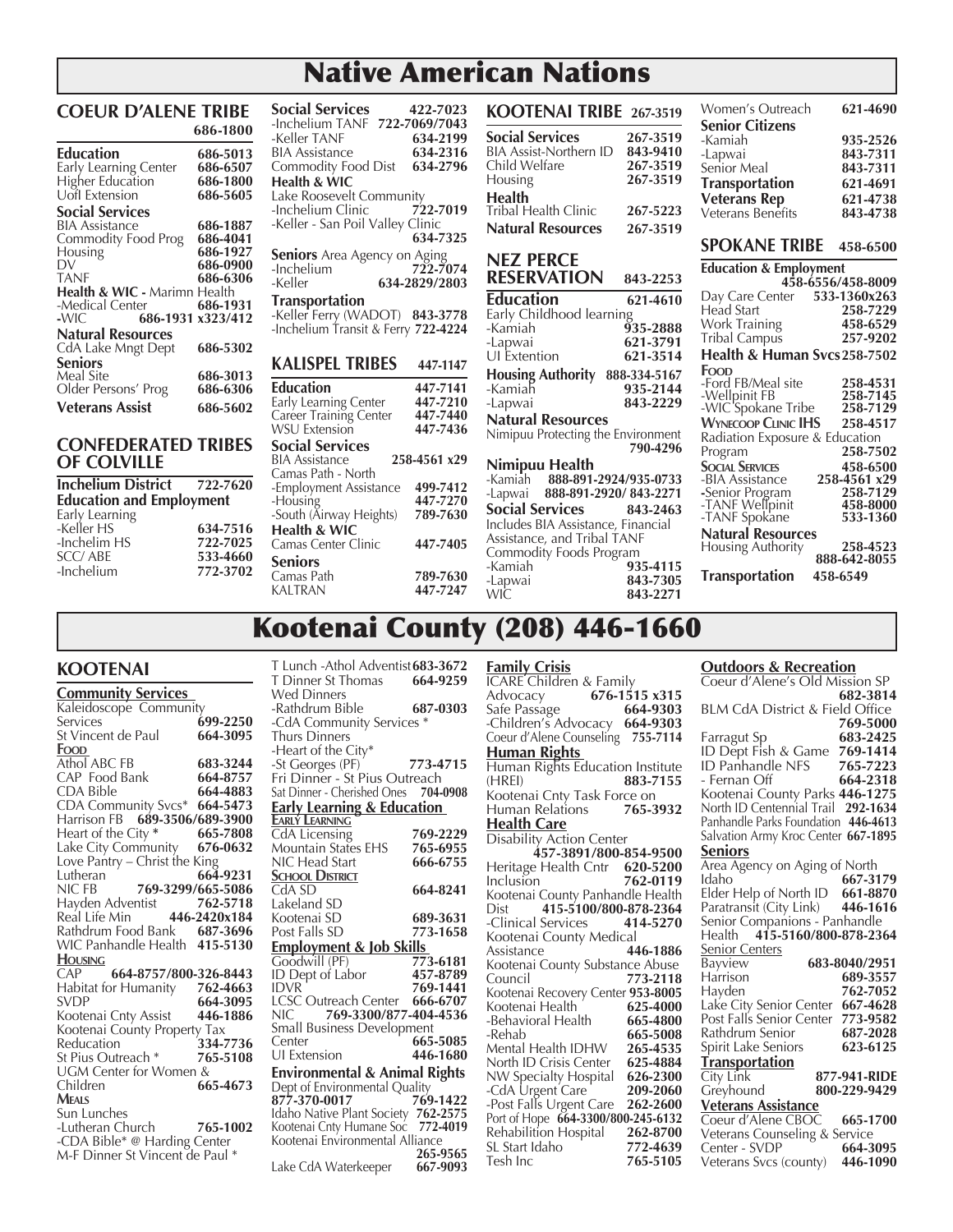# Palouse Country

| <u>VVEH LIVIAIN</u>                                                        | 397-6240             |
|----------------------------------------------------------------------------|----------------------|
| <b>Community Services</b><br>Pullman Civic Trust<br>pullmanncivictrust.org |                      |
| United Way of Pullman 332-3691<br>Food                                     |                      |
| Colfax Pantry - COA<br>Colton/Uniontown Pantry - COA                       | 397-4305             |
|                                                                            | 397-4305             |
| Endicott Pantry - COA                                                      | 397-4305             |
| Garfield FB                                                                | 287-2001             |
| Malden Pantry - COA                                                        | 397-4305             |
| Oakesdale Baptist FB - COA                                                 |                      |
|                                                                            | 397-4305             |
| St John Pantry - COA                                                       | 397-4305             |
| Tekoa Pantry - COA                                                         | 397-4305             |
| Palouse - Calvary Chapel FB                                                |                      |
| - COA                                                                      | 397-4305             |
| Palouse Cares<br>Pullman Child Welfare                                     | 208-310-1745         |
|                                                                            | 338-0801             |
| Rosalia Baptist Pantry - COA                                               | 397-4305             |
| The Sharing Closet                                                         | 284-3401             |
| <b>Wandering Island Ministries</b>                                         |                      |
|                                                                            | 553-2207             |
| <b>WSU Cougs Feeding Cougs</b>                                             |                      |
|                                                                            | 335-1280 / 6849      |
| WIC Colfax                                                                 | 397-6280             |
| WIC Pullman                                                                | 332-6752             |
| <b>HOUSING</b>                                                             |                      |
| Community Action Center - CAC                                              |                      |
|                                                                            |                      |
|                                                                            | 334-9147             |
|                                                                            | 208-882-0165         |
| Family Promise<br>Habitat For Humanity                                     | 208-883-8502         |
|                                                                            |                      |
| <b>Early Learning &amp; Education</b><br>Child Care Aware                  | 242-3405             |
|                                                                            | 800-446-2229         |
|                                                                            |                      |
| Child Care Resource & Referral<br>(WSU) 335-7625 /800-446-2229             |                      |
| YMCA of the Palouse                                                        | 332-3524             |
| Pullman EHS/HeadStart/ ECEAP                                               |                      |
| Center                                                                     | 877-909-7005         |
| Community Child Care Center                                                |                      |
|                                                                            | 334-9290<br>397-2181 |
|                                                                            |                      |
| Colfax HS<br>Endicott SD ECEAP                                             | 657-3523             |
| Garfield SD ECEAP<br>Palouse SD ECEAP                                      | 635-1331<br>878-1921 |
| Rosalia SD ECEAP                                                           | 523-3061             |
|                                                                            | 332-7005             |
| St James Cntr<br>Tekoa SD ECEAP                                            | 284-3281             |
| <b>SCHOOL DISTRICT</b>                                                     |                      |
|                                                                            | 397-3042             |
| Colfax SD<br>Colton SD                                                     | 229-3385             |
|                                                                            | 657-3523             |
|                                                                            |                      |
| 635-1331 / 878-1921                                                        |                      |
| Endicott SD<br>Garfield-Palouse SD<br>Lacrosse SD                          | 545-3591             |
| Sprague-Lamont SD                                                          | 257-2511             |
| Oakesdale SD                                                               | 285-5296             |
| Pullman Public Schools                                                     | 332-3581             |
| Rosalia SD                                                                 | 523-3061             |
| St. John SD<br>Steptoe SD                                                  | 648-3336<br>397-3119 |

Tekoa SD **284-3281**

**WHITMAN** 307-6240

| <b>Employment &amp; Job Skills</b><br>DVR Colfax WS                   | 397-5071             |
|-----------------------------------------------------------------------|----------------------|
| Boost Collaborative                                                   | 332-6561             |
| Rural Resources - Pullman Off                                         |                      |
| WSU Pullman                                                           | 334-2375<br>335-3564 |
| -Extension                                                            | 397-6260             |
| WS Pullman                                                            | 332-6549             |
| <b>SFCC Education Cntr</b>                                            | 332-2706             |
| <b>Environmental &amp; Animal Rights</b><br>Citizen's Climate Lobby   |                      |
| palousregion@                                                         |                      |
| citizenclimatelobby.org<br>Palouse-Clearwater Environmental           |                      |
| Institute                                                             | 208-883-1444         |
| Whitman County Humane Society                                         |                      |
| WSU Veterinary Training Hospital                                      | 332-3422             |
|                                                                       | 335-0711             |
| Family Crisis<br>DCFS Colfax                                          |                      |
|                                                                       | 397-5040             |
| DV - Alternatives to Domestic                                         | 800-557-9671         |
| Violence of the Palouse                                               |                      |
| 332-HELP/877-334-2887                                                 |                      |
| Health Care                                                           |                      |
| 24 hr Regional Crisis Line                                            | 888-544-9986         |
| Boost Collaborative 332-6561<br>DDA Whitman 397-5053                  |                      |
| <b>DDA Whitman</b>                                                    | 397-5053             |
| Palouse CHAS Clinic 208-848-8300<br>Palouse River Counseling 334-1133 |                      |
| Planned Parenthood 866-904-7721                                       |                      |
| Pullman Fitness & Aquatic Center                                      |                      |
|                                                                       | 338-3290             |
| Pullman Regional Hospital 332-2541<br>Total Health Physician Group    |                      |
|                                                                       | 332-6688             |
| Whitman County Developmental                                          |                      |
| <b>Disabilities</b><br>Whitman Hospital and Medical                   | 397-6238             |
| Center (Colfax)                                                       | 397-3435             |
| Whitman County Public Health                                          |                      |
| <b>District</b><br>-Colfax Office                                     | 397-6280             |
| -Pullman Office                                                       | 332-6752             |
| WSU Psychology Clinic                                                 | 335-3587             |
| YMCA of the Palouse                                                   | 332-3524             |
| <b>Diversity Centers</b><br>Elson S Floyd Cultural Center             |                      |
| (WSU)                                                                 | 335-2584             |
| Gender Identity/Expression and                                        |                      |
| Sexual Orientation Resource                                           |                      |
| Center (WSU)                                                          | 335-8841             |
| <b>Outdoors &amp; Rec</b><br>Pullman Civic Trust                      |                      |
| pullmanncivictrust.org                                                |                      |
| Pullman Parks & Rec                                                   | 338-3227             |
| Whitman County<br>-Wawawai CP                                         | 397-4622<br>334-3774 |
| -Klemgard CP/Kamiak Butte CP                                          |                      |
|                                                                       | 397-6238             |
| <b>WSU Outdoor Rec</b><br><b>State Parks</b>                          | 335-1892             |
| -Palouse to Cascades SP Trail                                         |                      |
|                                                                       | 337-6457             |
| -Steptoe Battlefield SP                                               | 337-6457             |

-Steptoe Butte SP **360-902-8844**

| <b>Seniors</b>                           |                   |
|------------------------------------------|-------------------|
| Assessor's Seniors/Disabled Tax          |                   |
| Exemption                                | 397-6220          |
| Council on Aging & Human                 |                   |
|                                          |                   |
|                                          | 397-4305          |
| <b>COAST Transportation</b>              | 397-2935          |
| Dial-A-Ride (Pullman Transit)            |                   |
| 332-5471                                 | 800-833-6388      |
| <b>HCS Colfax</b>                        | 397-5091          |
|                                          | 800-459-0421      |
| Pullman Community Council on             |                   |
|                                          |                   |
| Aging                                    | 339-4000          |
| -Pullman MOW                             | 334-4000          |
| <b>Rural Resources</b>                   | 332-0325          |
|                                          | 800-873-5889      |
|                                          |                   |
| Transportation                           |                   |
| COUG Bikes gotchabike.com/wsu            |                   |
| Pullman Transit                          | 332-6535          |
| <b>Wheatland Express</b>                 | 334-2200          |
|                                          | 800-334-2207      |
|                                          |                   |
| <b>Veterans Assistance</b>               | 397-6270          |
| <b>Women's Groups</b>                    |                   |
| LWV                                      | lwvpull@yahoo.com |
| NEW Leadership (WSU) 335-4359            |                   |
| WSU Women*s Center                       | 335-6849          |
|                                          |                   |
|                                          |                   |
| <b>LATAH (208)</b>                       | 882-8580          |
|                                          |                   |
| <b>Community Services</b>                |                   |
| Latah Cnty Social Svcs                   | 883-7209          |
| Food                                     |                   |
| -Deary FB                                | 877-7414          |
| -J-K Good Samaritan FB                   | 276-4510          |
|                                          |                   |
| -Moscow FB                               | 882-4813          |
| -Potlatch FB                             |                   |
|                                          | 875-0708          |
|                                          | 835-3000          |
| -Troy FB                                 |                   |
| -Salvation Army                          | 883-4823          |
| -The Hope Center                         | 883-4144          |
| -Vandal Food Pantries                    | 885-9442          |
| -WIC                                     | 882-7353          |
| Housing                                  |                   |
| $-CAP$                                   | 883-8585          |
|                                          |                   |
| -Habitat for Humanity                    | 883-8502          |
| -Family Promise                          | 208-882-0165      |
| -Sojourners' Alliance                    | 883-3438          |
| <b>Early Learning &amp; Education</b>    |                   |
| <b>EARLY LEARNING</b>                    |                   |
|                                          |                   |
| Moscow Licensing                         | 883-7001          |
| Moscow ECEAP                             | 883-3940          |
| <b>SCHOOL DISTRICT</b>                   |                   |
| - Gensee Joint SD                        | 235-1161          |
|                                          |                   |
| -Kendrick SD                             | 289-4211          |
| -Moscow SD                               | 882-1120          |
| -Potlatch SD                             | 875-1658          |
| -Troy SD                                 | 835-3791          |
| -Whitepine JSD                           | 877-1408          |
|                                          |                   |
| <b>Employment &amp; Job Skills</b>       |                   |
| 882-4144/569-4470<br>Hope Cntr           |                   |
| <b>IDVR</b>                              | 882-8550          |
| University of Idaho                      | 885-6111          |
| UI Extension                             | 883-2267          |
| <b>Environmental &amp; Animal Rights</b> |                   |

Citizen's Climate Lobby palousregion@citizenclimatelobby.org Clearwater Resource Conservation & Development Council **882-4960** Environ Defense Inst **835-5407**

Humane Society of the Palouse **883-1166**  Native Plant Society **883-2638** Palouse-Clearwater Environmental Institute **883-1444** Palouse Land Trust **596-4496**<br>Palouse Prairie Fdn **883-1444** Palouse Prairie Fdn<br>Rural Roots ruralroots.org Sierra Club- Palouse Group palouse. sierra.club@gmail.com Wild Idaho Rising Tide **301-8039 Family Crisis** Alternatives to DV of the Palouse **883-HELP** -24/7 hotline **877-334-2887 Health Care** Center on Disabilities and Human Developement (Uof) **885-6000** Disability Action Center **883-0523/800-475-0070** Gritman Medical Center **882-4511/800-526-CARE -Kendrick Clinic 289-3841**<br>**-Potlatch Clinic 875-2380 -Potlatch Clinic** -Troy Clinic **835-5550** ID Assistive Technology **800-432-8324** Latah CHAS Clinic **848-8300** Latah County Panhandle Health<br>District 882-73 District **882-7353** Latah Recovery Cntr **883-1045** Mental Health Services IDHW **882-0562** Rural Crisis Center Network **883-1045 Human Rights** Latah County Task Force **882-3648** NW Coalition for Human Rights **885-4285 Outdoors & Recreation** Clearwater NFS -Palouse Ranger Dist **875-1131** Idler's Rest **596-449**6 Latah Cnty Park & Rec **883-5709** Latah Trails Foundation **874-3860** 1700 Highway 6, Potlatch 83855 Moscow Prks& Rec **883-7084** University of Idaho Outdoor Prog **885-6810 Seniors** Area Agency on Aging of North Central Idaho (CAP) **667-3179/800-786-5536** Dial-a-Ride (SMART) **883-774 TDD 800-833-6388**  Moscow Senior Cntr **882-1542** Potlatch Senior Citizens **875-1071 Transportation** Smart transit **883-7747** Palouse Bicycle Collective/UI **208-254-0094** Wheatland Express **334-2200 800-334-2207**

**Veterans Assist 883-2274**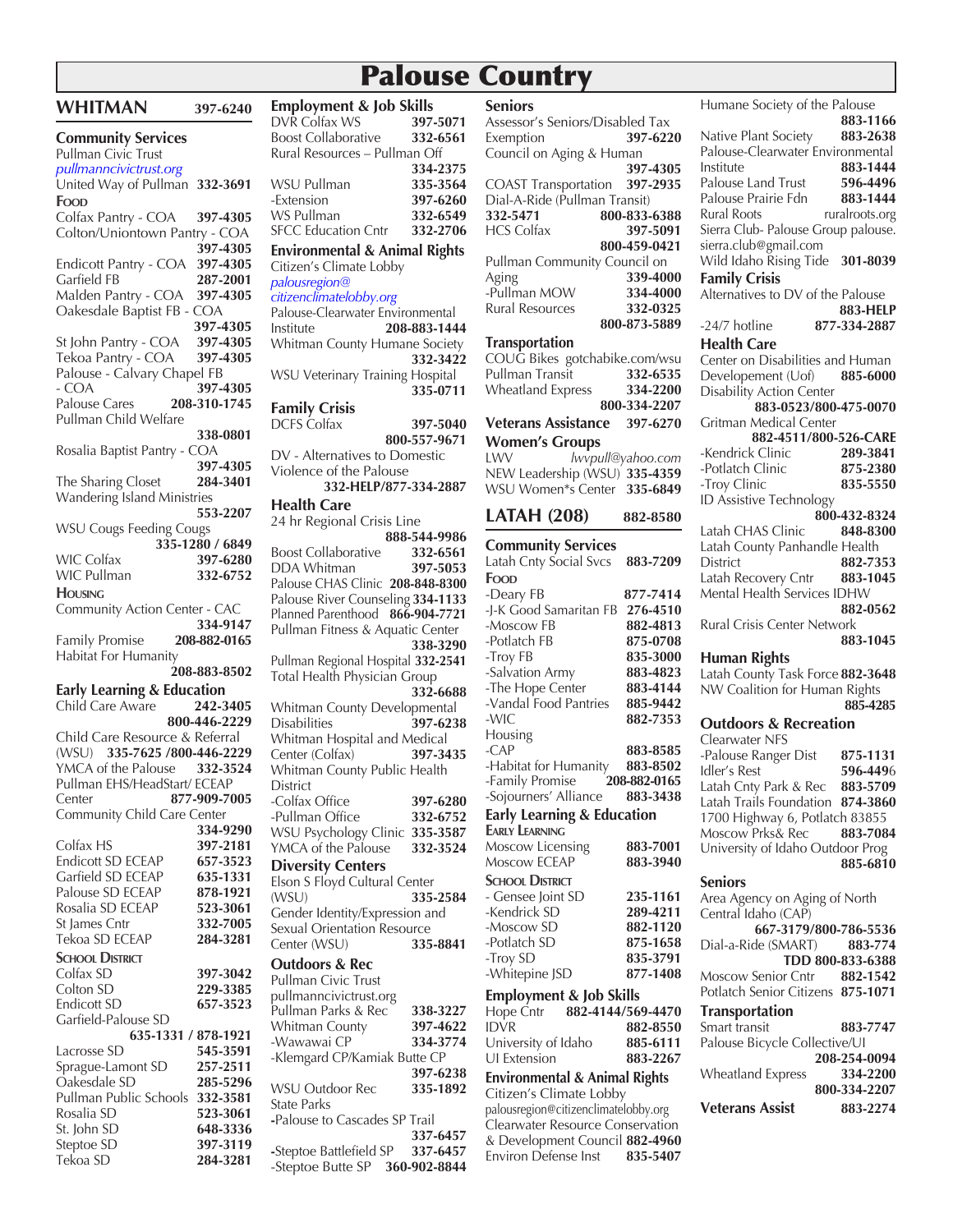# Upper Columbia Region - NEWA, Lincoln County

| Services for Ferry, Stens, Pend              | The P         |
|----------------------------------------------|---------------|
| Oreille in common                            | pud.          |
|                                              |               |
| <b>Community Services</b>                    | Senic         |
|                                              | Asses         |
| 684-8421/<br>Rural Resources                 |               |
| 877-219/5542                                 | Vete          |
|                                              |               |
| <b>Early Learning &amp; Education</b>        |               |
| Child Care Aware                             | LIN           |
|                                              |               |
| 800-446-2229/242-3405                        |               |
|                                              |               |
| <b>Family Crisis</b>                         | Com           |
| Rural Resources (DV) 684-6139                |               |
| 844-509-SAFE<br>844-509-7233                 | Rural         |
|                                              | Food          |
| <b>Community Services</b>                    |               |
|                                              | Dave          |
| <b>HOUSING</b>                               | Care          |
| NEWA Housing Solutions 328-2953              |               |
| 775-0912                                     | Harrii        |
| <b>Rural Resources</b>                       | Sprag         |
| <b>Health Care</b>                           |               |
|                                              | Wilbı         |
| 24/7 Crisis Line<br>877-266-1818             | WIC I         |
| NEW Alliance Counseling -                    |               |
| 935-4808                                     | Early         |
| -Chewelah                                    |               |
| -Colville<br>684-4597                        | EARLY         |
| 725-3001<br>-Davenport                       | Dave          |
|                                              |               |
| Seniors                                      | Harrii        |
| Rural Resources                              | Rearc         |
|                                              |               |
| -Community Living Connections                | <b>SCHO</b>   |
| 775-0912                                     | Almir         |
|                                              |               |
| 800-776-9026<br>-Dial-a-Ride                 | Coule         |
| -Senior Nutrition<br>684-8421                | Cresto        |
|                                              |               |
|                                              | Dave          |
| <b>FERRY COUNTY 775-5225</b>                 | Harri         |
|                                              |               |
|                                              | Lamo          |
| <b>Community Services</b>                    | Odes          |
|                                              |               |
| FOOD                                         | Rearc         |
| -Republic-People's Pantry<br>207-            | Sprag         |
|                                              |               |
| 0435                                         | Wilbi         |
|                                              |               |
|                                              |               |
| 775-3111/800-876-3319<br>-WIC                | <b>Emp</b>    |
|                                              | <b>DVR</b>    |
| <b>HOUSING</b>                               |               |
| Republic-Ferry County Housing                |               |
| 775-3924                                     |               |
| Authority)                                   | WSU           |
| <b>Early Learning &amp; Education</b>        | Fami          |
|                                              |               |
| <b>EARLY LEARNING</b>                        | dcfs          |
| Child Care Aware<br>877-965-7109             |               |
|                                              |               |
| 779-4931<br>Curlew ECEAP                     | Famil         |
| Republic ECEAP<br>775-3327 x125              |               |
|                                              |               |
| <b>SCHOOL DISTRICTS</b>                      | Outo          |
| Curlew SD<br>779-4931                        |               |
|                                              | Lake          |
| Inchelium SD<br>722-6181                     | Heal          |
| Keller SD<br>634-4325                        |               |
|                                              | DDA           |
| Orient SD<br>684-6873                        |               |
| Republic SD<br>775-3171                      |               |
|                                              | Linco         |
| <b>Employment, Job Skills</b>                |               |
| $ABE - SCC$<br>533-4600                      |               |
|                                              | Linco         |
| DVR775-2230/TTY 800-442-2061                 | Disab         |
| 800-513-4884<br><b>Job Corps</b>             |               |
|                                              | Linco         |
| Rural Resources<br>775-2009                  | Distri        |
| SCC Republic 800-276-8040x6405               |               |
|                                              | Linco         |
| <b>WSU Extension</b><br>775-5225x116         | -Dave         |
| <b>Family Crisis</b>                         |               |
|                                              | -Rear         |
| Republic DCFS<br>775-2220                    | -Wilb         |
| TTY 800-544-0543                             |               |
|                                              | Odes          |
| <b>Health Care</b>                           | -Ode:         |
|                                              |               |
| County Public Hospital 775-3333              | Senio         |
| -Republic Clinic<br>775-3153                 | Aging         |
| 685-5646/866-715-3646<br>DDA                 |               |
|                                              | 886-0         |
| Public Health<br>775-3111                    | Asses         |
| 800-876-3319                                 |               |
|                                              | Exem          |
| <b>Outdoors &amp; Recreation</b>             | Dave          |
|                                              |               |
| Colville NFS - Republic<br>775-              | HCS :         |
| 7400                                         |               |
|                                              |               |
| Curlew Lake SP<br>775-3592<br><b>Seniors</b> | Odes<br>Peopl |

HCS - DSHS **775-2227**

**888-437-0516 TTY 775-2661** 

**Sprague Senior Cntr** 

| The People's Pantry                          | 775-3874                     | <b>Wilbur Senior Cente</b>               |
|----------------------------------------------|------------------------------|------------------------------------------|
| PUD (seniors)                                | 775-3325                     | <b>Transportation</b>                    |
| Seniors/Disabled Exemption-                  |                              | <b>Veterans Assistano</b>                |
| Assessor office                              | 775-5225 x2502               |                                          |
| Veterans Assistance 775-5229                 |                              |                                          |
|                                              |                              | <b>PEND OREILL</b>                       |
| <b>LINCOLN</b>                               | 725-1401                     | <b>Community Servio</b>                  |
|                                              |                              | Rural Resources                          |
| <b>Community Services</b>                    |                              | FOOD                                     |
| Rural resources<br>Food                      | 215-1420                     | Cusick FB 447-5                          |
| Davenport - Lincoln County                   |                              | 442-3<br>Ione FB                         |
| Care & Share FB                              | 725-0437                     | 447-3131/<br>WIC                         |
| Harrington FB                                | 253-4588                     | <b>HOUSING</b>                           |
| Sprague Food Bank                            | 993-5490                     | Assessors Low-Inco                       |
| Wilbur Uniting FB                            | 647-5781                     | Exemptions<br>Family Crisis Networ       |
| WIC Lincoln Cnty 725-9213 x26                |                              | Early Learning & E                       |
| <b>Early Learning &amp; Education</b>        |                              | <b>ECEAP</b>                             |
| <b>EARLY LEARNING</b>                        |                              | Metaline Falls - ESD                     |
| Davenport ECEAP725-1261 x3300                |                              | Rural Resources447-2                     |
| Harrington ECEAP                             | 323-2720                     | <b>SCHOOL DISTRICTS</b>                  |
| Reardan ECEAP 796-2511 x306                  |                              | Cusick SD                                |
| <b>SCHOOL DISTRICT</b><br>Almira SD          |                              | Selkirk Consolidated                     |
| Coulee-Hartline SD                           | 639-2414<br>639-2611         | Newport SD                               |
| Creston SD                                   | 636-2721                     | <b>Employment, Job</b>                   |
| Davenport SD                                 | 725-1481                     | 447-6269/<br>dvr                         |
| Harrington SD                                | 253-4331                     | SCC/Ione                                 |
| Lamont SD                                    | 257-2511                     | SCC/Newport                              |
| Odessa SD                                    | 982-2668                     | <b>WS Newport</b>                        |
| Reardan-Edwall SD                            | 796-2701                     | <b>WSU Extension</b>                     |
| Sprague SD                                   | 257-2511                     | <b>Family Crisis</b>                     |
| Wilbur SD                                    | 647-2221                     | 24 Hr (DV) Help Lin                      |
| <b>Employment &amp; Job Skills</b>           |                              | <b>DCFS Newport</b>                      |
| DVR Spokane                                  | 363-4700<br>TTY 888-468-9736 | 447-6216/<br>Family Crisis Networ        |
| <b>WSU Extension</b>                         | 725-4121                     |                                          |
|                                              |                              | Health Care<br>DDA 685-5649/             |
| <b>Family Crisis</b><br>DCFS Spokane         | 363-3550                     | Newport Hospital                         |
|                                              | TTY 363-4601                 | Pend Oreille Counse                      |
| Family Resource Center (DV)                  |                              | Public Health                            |
|                                              | 725-4358                     |                                          |
| <b>Outdoors &amp; Recreation</b>             |                              | <b>Outdoors &amp; Recre</b>              |
| Lake Roosevelt NRA                           | 754-7800                     | Crawford SP                              |
| <b>Health Care</b>                           |                              | Salmo-Priest Wilderr                     |
| DDA Spokane                                  | 329-2900                     | <b>Seniors</b>                           |
|                                              | 800-462-3038                 | Assessors Seniors/Di                     |
| Lincoln County Alcohol & Drug                |                              | Exemptions/Deferral                      |
|                                              | 725-2111                     | 447-6223/<br>HCS                         |
| Lincoln County Developmental<br>Disabilities | 725-1086                     | <b>Transportation</b>                    |
| Lincoln County Public Health                 |                              | Carpool Matching Pr                      |
| District                                     | 725-1001                     | <b>Veterans Assist</b><br>$\overline{4}$ |
| Lincoln Hospital                             | 725-7101                     | WADVA                                    |
| -Davenport Clinic                            | 725-7501                     |                                          |
| -Reardan Clinic                              | 796-2737                     | STEVENS COUN                             |
| -Wilbur Clinic                               | 647-5321                     |                                          |
| Odessa Memorial Health982-2611               |                              | <b>Community Servio</b>                  |
| -Odessa Rural Clinic                         | 982-2614                     | Loon Lake Food Ba<br>Resource Center     |
| <b>Seniors</b>                               |                              | Rural Resources                          |
| Aging & Adult Care of Central WA<br>886-0700 | 800-572-4459                 | Volunteer Food & R                       |
| Assessors Seniors/Disabled Tax               |                              | Center                                   |
| Exemption                                    | 596-1454/725-7011            | FOOD                                     |
| Davenport Senior Cntr                        | 725-7055                     | Chewelah FB                              |
| HCS Spokane                                  | 568-3700                     | Colville FB                              |
|                                              | 800-459-0421                 | Reachout Food Min                        |
| Odessa Meal Site                             | 982-2654                     | Ford Food Bank                           |
| People for People                            | 765-9249                     | Hunters Food Bank                        |

| <b>Wilbur Senior Center</b>                          | 647-5503     |
|------------------------------------------------------|--------------|
|                                                      |              |
| <b>Transportation</b>                                | 800-851-4204 |
| Veterans Assistance 725-4971                         |              |
|                                                      |              |
|                                                      |              |
| <b>PEND OREILLE</b>                                  | 447-2435     |
|                                                      |              |
| <b>Community Services</b>                            |              |
| Rural Resources                                      | 447-9997     |
| Food                                                 |              |
| Cusick FB<br>447-5249/939-3227                       |              |
| 442-3223/442-3654<br>Ione FB                         |              |
| 447-3131/800-873-6162<br>WIC                         |              |
| <b>HOUSING</b>                                       |              |
| Assessors Low-Income                                 |              |
| Exemptions                                           | 447-4312     |
| Family Crisis Network                                | 447-2274     |
| <b>Early Learning &amp; Education</b>                |              |
| <b>ECEAP</b>                                         |              |
| Metaline Falls - ESD 101 456-4225                    |              |
|                                                      |              |
| Rural Resources447-2826/2340/4627                    |              |
| <b>SCHOOL DISTRICTS</b>                              |              |
| Cusick SD                                            | 445-1125     |
| Selkirk Consolidated                                 | 446-2951     |
| Newport SD                                           | 447-3167     |
|                                                      |              |
| Employment, Job Skills<br>DVR 447-6269/800-624-7222  |              |
| SCC/Ione                                             | 442-4290     |
| <b>SCC/Newport</b>                                   | 447-3835     |
| <b>WS Newport</b>                                    | 800-451-1549 |
| <b>WSU</b> Extension                                 | 447-2401     |
|                                                      |              |
| <b>Family Crisis</b>                                 |              |
| 24 Hr (DV) Help Line                                 | 447-5483     |
| <b>DCFS Newport</b>                                  |              |
| 447-6216/800-473-6022                                |              |
| Family Crisis Network                                | 447-2274     |
| <b>Health Care</b>                                   |              |
| 685-5649/866-715-3646<br>DDA.                        |              |
| Newport Hospital                                     | 447-2441     |
| Pend Oreille Counseling 447-5651                     |              |
| Public Health                                        | 447-3131     |
|                                                      | 800-873-6162 |
|                                                      |              |
| <b>Outdoors &amp; Recreation</b>                     |              |
| Crawford SP                                          | 446-4065     |
| Salmo-Priest Wilderness 446-7500                     |              |
| <b>Seniors</b>                                       |              |
| Assessors Seniors/Disabled                           |              |
| Exemptions/Deferrals 447-4312                        |              |
| <b>HCS</b><br>447-6223/888-436-0516                  |              |
|                                                      |              |
| <b>Transportation</b>                                |              |
| Carpool Matching Prog 684-2961                       |              |
| Veterans Assist 447-3943/6474                        |              |
| WADVA                                                | 462-2500     |
|                                                      |              |
| <b>STEVENS COUNTY 684-7575</b>                       |              |
|                                                      |              |
|                                                      |              |
| <b>Community Services</b><br>Loon Lake Food Bank and |              |
|                                                      |              |
| <b>Resource Center</b>                               | 233-8450     |
| <b>Rural Resources</b>                               | 684-8421     |
| Volunteer Food & Resource                            |              |
| Center                                               | 684-2971     |
| Food                                                 |              |
| Chewelah FB                                          | 935-6204     |
| Colville FB                                          | 684-4441     |
| Reachout Food Min                                    | 685-9272     |
| Ford Food Bank                                       | 258-4531     |
| Hunters Food Bank                                    | 722-3332     |
| Kettle Falls FB                                      | 738-2326     |
|                                                      |              |

**800-851-4204** Kettle Falls FB **738-2326**

WIC **684-1361/800-827-3218**

| <b>HOUSING</b>                                                     |                      |
|--------------------------------------------------------------------|----------------------|
| Assessor Low-Income 684-6161                                       |                      |
| Colville Shelter<br>684-2319/684-2385<br>HfH                       | 684-8421             |
| Hope Street                                                        | 634-3701             |
| Daren Thompsons Community                                          |                      |
| <b>Warming Center</b>                                              | 684-8480             |
| <b>MEAL SITES (all Lunches)</b><br>M - Colville Community 684-4441 |                      |
| T-Colville Adventist                                               | 684-5845             |
| T-Colville Assembly of God 684-4721                                |                      |
| W - Free Methodist<br>Th - Colville A/G                            | 684-2480<br>684-4721 |
| F-Congregation UCC                                                 | 684-4213             |
| <b>Early Learning &amp; Education</b>                              |                      |
| <b>EARLY LEARNING</b>                                              |                      |
| NEW ESD 101<br>Rural Resources                                     | 323-2720<br>684-8421 |
| <b>SCHOOL DISTRICTS</b>                                            |                      |
| Chewelah SD                                                        | 685-6800             |
| Columbia SD<br>Colville SD                                         | 722-3311<br>684-7850 |
| Evergreen SD                                                       | 722-6384             |
| Kettle Falls SD                                                    | 738-6625             |
| Loon Lake SD                                                       | 233-2212<br>258-4534 |
| Mary Walker SD<br>Northport SD                                     | 732-4251             |
| Onion Creek SD                                                     | 732-4240             |
| Summit Valley SD                                                   | 935-6362             |
| Valley SD<br>Wellpinit SD                                          | 937-2413<br>258-4535 |
|                                                                    |                      |
| <b>Employment &amp; Job Skills</b><br>SCC Colville                 | 685-2120             |
| WS Colville                                                        | 685-6158             |
|                                                                    | 800-451-1549         |
|                                                                    |                      |
| <b>WSU Extension</b>                                               | 684-2588             |
| <b>Family Crisis</b>                                               |                      |
| DCFY 685-5660/TTY 684-2321                                         |                      |
| Health Care<br>685-5649/866-715-3646<br>DDA.                       |                      |
| DVR WS                                                             | 685-6147             |
| 800-330-5739                                                       | TTY685-6146          |
| <b>NEW Alliance Counseling</b><br>- Chewelah                       | 935-4808             |
| - Colville                                                         | 684-4597             |
| Mnt Carmel Hospital                                                | 685-5100             |
| St. Joseph's Hospital                                              | 935-8211             |
| NE Washington Health<br>Providence Clinics                         | 935-6001<br>935-8111 |
|                                                                    | 684-3701             |
| Public Health District                                             |                      |
| 684-1301/800-827-3218<br>Tri-County Health Fund 634-3701           |                      |
| <b>Outdoors &amp; Recreation</b>                                   |                      |
| Colville NF                                                        | 684-7000             |
| Little Pend Oreille NWR 684-8384                                   |                      |
| Northeast WA Trails                                                | 684-4571             |
| Seniors<br>Assessor Senior/Disabled                                |                      |
| Exemption                                                          | 684-6161             |
| Chewelah Senior Center 935-6204                                    |                      |
| Colville Senior Center 684-3407<br>HCS                             |                      |
| 685-5644/888-437-0516                                              |                      |
| <b>Transportation</b><br>Carpool Matching Prog 684-2961            |                      |
| Gold Line                                                          | 888-739-5395         |
| <b>Veterans Assistance</b><br>WADVA                                | 684-7511<br>462-2500 |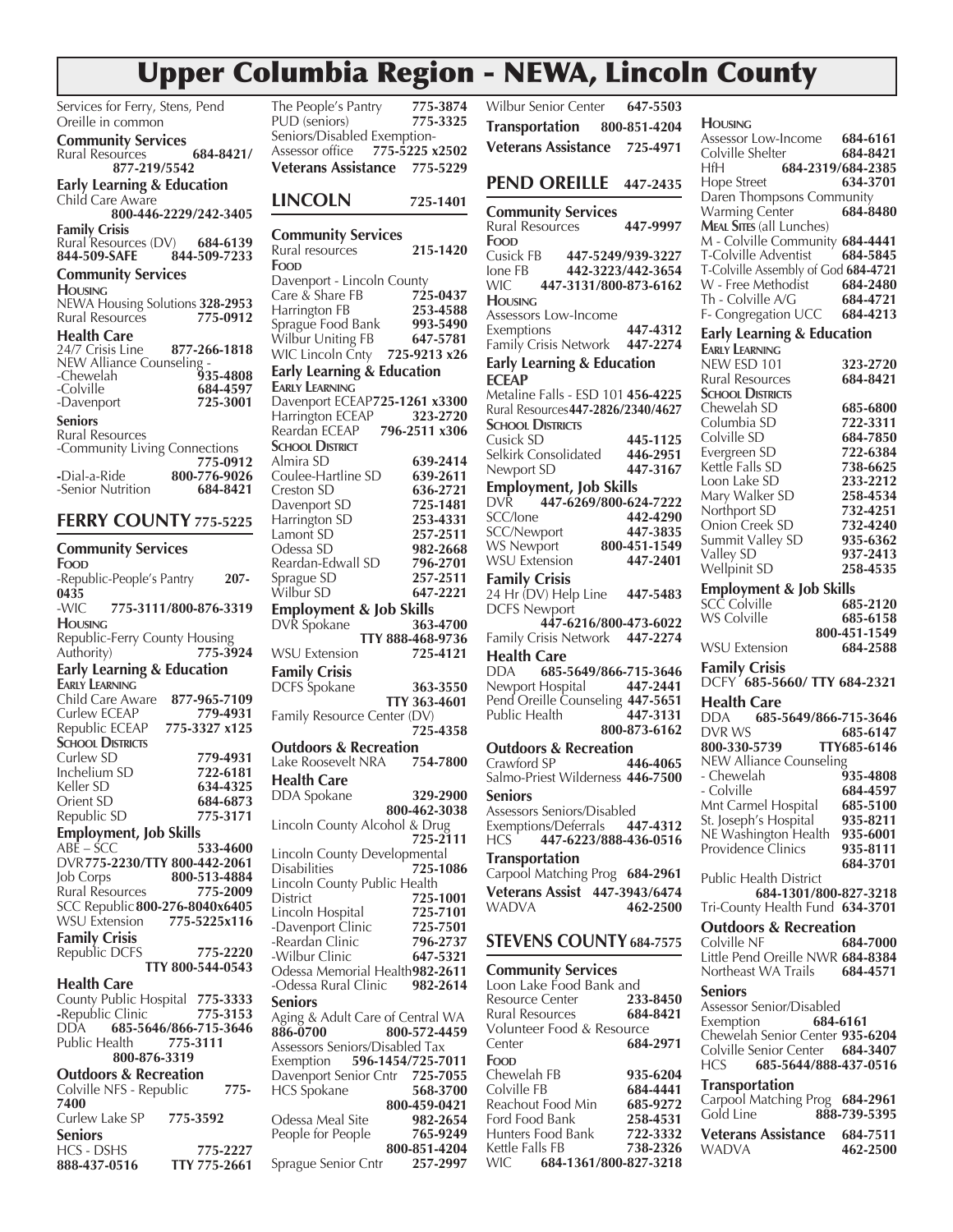# Columbia Basin & Southeast Washington (509)

| <b>ADAMS</b>                                  | 659-3257          | <b>Outdoors &amp; Recreation</b>                            |                                   |
|-----------------------------------------------|-------------------|-------------------------------------------------------------|-----------------------------------|
| <b>Community Services</b>                     |                   | Columbia Plateau Trail SP 646-9218                          |                                   |
| Food                                          |                   | Palouse Falls SP (Washtucna)                                |                                   |
| Lind Sr. Center                               | 677-3620          |                                                             | 624-9218                          |
| Othello FB                                    | 488-6044          | Transportation                                              | 765-9249                          |
| Ritzville FB                                  | 659-4449          | Veterans Assist 659-8045/3247                               |                                   |
| <b>WIC Adams County</b>                       | 659-3315          | <b>COLUMBIA</b>                                             | 524-2780                          |
| WIC Columbia Basin Health                     |                   |                                                             |                                   |
| (Othello)                                     | 488-5256          | <b>Community Services</b>                                   |                                   |
| HOUSING - Othello Housing Authority           |                   | Project Timothy, SVDP                                       | 382-2943                          |
| 488-3527                                      |                   | Food                                                        |                                   |
| <b>Early Learning &amp; Education</b>         |                   | -BMAC FB                                                    | 529-3561                          |
| Child Care Aware 877-965-7109                 |                   | -Dayton FB                                                  | 386-9827                          |
| <b>EARLY LEARNING</b>                         |                   | -Salvation Army                                             | 529-9470                          |
| Lind Preschool                                | 456-7086          | -Presbyterian Pantry Food Shelf                             |                                   |
| Othello                                       |                   | -WIC Columbia                                               | 529-4169<br>382-2181              |
| -Othello Child Develop Center                 |                   | <b>HOUSING</b>                                              |                                   |
|                                               | 488-3503          | -WW Housing Authority 527-4542                              |                                   |
| -MacFarland MS                                | 893-4125          | -BMAC                                                       | 529-4980                          |
| Ritzville Preschool<br><b>SCHOOL DISTRICT</b> | 456-7086          | <b>Early Learning &amp; Education</b>                       |                                   |
| Lind -Ritzville                               |                   | Child Care Aware                                            |                                   |
| 677-3481/659-1660                             |                   |                                                             | 800-446-2229/242-3405             |
| Othello SD                                    | 488-2659/4682     | Child Care Resource & Referral                              |                                   |
| Washtucna SD                                  | 646-3237          | (WWCC)                                                      | 529-5744/800-446-2229             |
| <b>Employment &amp; Job Skills</b>            |                   | ECEAP-Dayton                                                | 464-5880                          |
| DVR Spokane                                   | 363-4700          | <b>SCHOOL DISTRICTS</b>                                     |                                   |
|                                               | TTY 888-468-9736  | Dayton SD                                                   | 382-2543                          |
| Goodwill                                      | 765-1768          | Starbuck SD                                                 | 399-2381                          |
| SkillSource (Othello) 488-1670                |                   | Employment & Job Skills                                     |                                   |
| <b>WSU Extension</b>                          | 659-3209          | DVR WW                                                      | 527-1815                          |
| <b>Family Crisis</b>                          |                   | 800-548-8755/TTY 800-548-8755                               |                                   |
| DCFS Moses Lake                               |                   | Goodwill WW                                                 | 525-5992                          |
| 747-5757/800-749-5965                         |                   | WSU Extension 382-4741/2                                    |                                   |
| DV Crisis Line: 888-560-6027                  |                   | Walla Walla CC - Walla Walla                                |                                   |
| New Hope DV Services (Othello)                |                   |                                                             | 877-922-9922/522-2500             |
|                                               | 488-2699          | <b>Family Crisis</b>                                        |                                   |
| <b>Health Care</b>                            |                   | DCFS WW 524-4900/TTY 524-4950                               |                                   |
| 24/7 Regional Crisis Line                     |                   | YWCA WW-Dayton 382-9922                                     |                                   |
|                                               | 877-266-1818      | <b>Health Care</b>                                          |                                   |
| Adams County Public Health                    |                   | 24 Hr Crisis line                                           | 888-544-9986                      |
| District - Integrated Health<br>Services      | 488-2031/659-3315 | <b>Blue Mountain Counseling</b>                             |                                   |
| Bx Health Services - Adams Cnty               |                   | dda                                                         | 382-1164/866-382-1164<br>394-1069 |
| Integrated Health Care Services               |                   |                                                             |                                   |
|                                               | 488-5611          | Columbia County Health Service<br>-Columbia Clinic          | 382-3200                          |
| Columbia Basin Health                         |                   | -Waitsburg Clinic                                           | 337-6311                          |
| Association                                   | 488-5256          | Dayton Hospital                                             | 382-2531                          |
| DDA Spokane                                   | 329-2900          | <b>Blue Mountain Counseling</b>                             |                                   |
|                                               | 800-462-3038      |                                                             | 382-1164/866-382-1164             |
| East Adams Rural Hospital &                   |                   | <b>Outdoors &amp; Recreation</b>                            |                                   |
| Clinic                                        | 659-1200          | Camp Wooten Retreat Cntr 843-5091                           |                                   |
| -Ritzville Clinic                             | 659-1200          | Umatilla NFS                                                |                                   |
| -Washtucna Clinic                             | 646-3290          | -Pomeroy Dist                                               | 843-1891                          |
| Othello Community Hospital                    |                   | -Wenaha-Tucannon Wilderness                                 |                                   |
|                                               | 488-2636          |                                                             | 843-1891                          |
| -Pioneer Clinic                               | 765-1538          | <b>Seniors</b>                                              |                                   |
| <b>Seniors</b>                                |                   | Dial-a-ride (Valley Transit) 527-3779                       |                                   |
| Aging & Adult Care of Central WA              |                   | HCS Walla Walla                                             | 524-4960                          |
| 766-2563/800-572-2563                         |                   |                                                             | 800-310-5678                      |
| Assessor's Seniors Tax Exemption<br>659-3200  |                   | <b>HCS Dayton</b>                                           | 382-4787                          |
| <b>HCS Moses Lake</b>                         | 764-5657          | Indigent Seniors/Tax Exemption,                             |                                   |
| 800-671-8902 TTY 800-833-6388                 |                   | Assessor's                                                  | 382-2131                          |
| Lind Senior Center                            | 677-3620          | SE Aging and Longterm Care<br>Council 382-4787/800-965-2582 |                                   |
| Othello Senior Cntr                           | 488-5700          | Walla Walla MOW 541-938-548                                 |                                   |
| Washtucna Senior Cntr 646-3485                |                   | 1                                                           |                                   |

| <b>Outdoors &amp; Recreation</b>                                   |                                    |
|--------------------------------------------------------------------|------------------------------------|
| Columbia Plateau Trail SP 646-9218<br>Palouse Falls SP (Washtucna) |                                    |
|                                                                    | 624-9218                           |
| <b>Transportation</b>                                              | 765-9249                           |
| <b>Veterans Assist 659-8045/3247</b>                               |                                    |
| <b>COLUMBIA</b>                                                    | 524-2780                           |
| <b>Community Services</b>                                          |                                    |
| Project Timothy, SVDP<br>Food                                      | 382-2943                           |
| -BMAC FB                                                           | 529-3561                           |
| -Dayton FB                                                         | 386-9827                           |
| -Salvation Army                                                    | 529-9470                           |
| -Presbyterian Pantry Food Shelf                                    |                                    |
| -WIC Columbia                                                      | 529-4169<br>382-2181               |
| <b>HOUSING</b>                                                     |                                    |
| -WW Housing Authority 527-4542                                     |                                    |
| -BMAC                                                              | 529-4980                           |
| <b>Early Learning &amp; Education</b><br>Child Care Aware          |                                    |
| 800-446-2229/242-3405                                              |                                    |
| Child Care Resource & Referral                                     |                                    |
| (WWCC) 529-5744/800-446-2229                                       |                                    |
| ECEAP-Dayton                                                       | 464-5880                           |
| <b>SCHOOL DISTRICTS</b><br>Dayton SD                               | 382-2543                           |
| Starbuck SD                                                        | 399-2381                           |
| <b>Employment &amp; Job Skills</b>                                 |                                    |
| DVR WW                                                             | 527-1815                           |
| 800-548-8755/TTY 800-548-8755<br>Goodwill WW                       |                                    |
| <b>WSU Extension</b>                                               | 525-5992<br>∠925-395<br>2/1741-382 |
| Walla Walla CC - Walla Walla                                       |                                    |
| 877-922-9922/522-2500                                              |                                    |
| <b>Family Crisis</b>                                               |                                    |
| DCFS WW 524-4900/TTY 524-4950<br>YWCA WW-Dayton 382-9922           |                                    |
| <b>Health Care</b>                                                 |                                    |
| 24 Hr Crisis line 888-544-9986                                     |                                    |
| <b>Blue Mountain Counseling</b>                                    |                                    |
| 382-1164/866-382-1164                                              |                                    |
| <b>DDA</b><br>Columbia County Health Service                       | 394-1069                           |
| -Columbia Clinic                                                   | 382-3200                           |
| -Waitsburg Clinic                                                  | 337-6311                           |
| Dayton Hospital                                                    | 382-2531                           |
| <b>Blue Mountain Counseling</b><br>382-1164/866-382-1164           |                                    |
| <b>Outdoors &amp; Recreation</b>                                   |                                    |
| Camp Wooten Retreat Cntr 843-5091                                  |                                    |
| Umatilla NFS                                                       |                                    |
| -Pomeroy Dist<br>-Wenaha-Tucannon Wilderness                       | 843-1891                           |
|                                                                    | 843-1891                           |
| <b>Seniors</b>                                                     |                                    |
| Dial-a-ride (Valley Transit) 527-3779                              |                                    |
| <b>HCS Walla Walla</b>                                             | 524-4960<br>800-310-5678           |
| <b>HCS Dayton</b>                                                  | 382-4787                           |
| Indigent Seniors/Tax Exemption,                                    |                                    |

**1**

**Transportation** Columbia County **382-1647**  Valley Transit - WW **525-9140 Veterans Assistance 382-2239 WALLA WALLA 524-2780 Community Services**  Blue Mtn Action Council **529-3561**  Christian Aid Center **525-7153**<br>
United Way of WW 529-1183 United Way of WW **529-1183 Food** BMAC FB **529-3561** Farmers Market **240-2898/529-8755** Helpline **529-3377** Presbyterian Pantry Shelf **529-4169** Salvation Army **529-9470** St Vincent de Paul **525-3903** WIC Walla Walla **524-2680 Housing** BMAC **529-4980**  Catholic Charities **525-0572**  Council on Housing (cnty) **524-2936** Housing Authority **527-4542 Meal Sites** Christian Aid Center **525-7153** M-F, Dinner 5:30, Sat, Bkfst 7:30 **Early Learning & Education**  Child Care Aware **800-446-2229/242-3405**  Child Care Resource & Referral (WWCC) **529-5744/800-446-2229** Early Learning -Blue Ridge Elem **527-3066** -Children's Home Society - WW **529-2130/3532** -College Place Child Development Center **522-0610** School Districts College Place SD **525-4827**  Prescott SD **849-2217** Waitsburg SD **337-6301** Walla Walla SD **527-3000 Employment & Job Skills**  527-1815 **800-548-8755 TTY 800-548-8755** Walla Walla CC **522-2500 877-922-9922 WSU Extension** Whitman College **527-5111** WS Walla Walla **527-4393 524-5230**

#### **Family Crisis**

| Childrens Home Society 529-2130                               |              |
|---------------------------------------------------------------|--------------|
| DCFS WW 524-4900/TTY 524-4950                                 |              |
| Service Alternatives                                          | 325-4390     |
| The HUB (youth shelter)                                       |              |
| Catholic Charities WW 525-0572                                |              |
|                                                               |              |
| YWCA Walla Walla                                              | 525-2570     |
| -Crisis Line                                                  | 529-9922     |
| <b>Health Care</b>                                            |              |
| 24 Hr Crisis line                                             | 888-544-9986 |
| <b>Blue Mountain</b>                                          | 382-1164     |
|                                                               | 866-382-1164 |
|                                                               |              |
| Catholic Charities Counseling                                 |              |
|                                                               | 525-0572     |
| Christian Aid Center                                          | 525-7153     |
| DDD Walla Walla                                               | 394-1069     |
| Family Medical Center - YVFWC                                 |              |
|                                                               | 525-6650     |
| Planned Parenthood 866-904-7721                               |              |
| Providence St. Mary Medical                                   |              |
|                                                               |              |
| Center                                                        | 897-3320     |
| WW Public Health                                              | 524-2650     |
| <b>Outdoors &amp; Recreation</b>                              |              |
| Fort Walla Walla                                              | 525-7703     |
| Walla Walla Dist - Umatilla NFS                               |              |
|                                                               | 522-5290     |
|                                                               |              |
| WW City Parks & Rec                                           | 527-4527     |
| Whitman Mission NHS 684-8384                                  |              |
| <b>Seniors</b>                                                |              |
| Adult Day Care 527-3775<br>Catholic Charities Volunteer Chore |              |
|                                                               |              |
| Services                                                      | 525-0572     |
| Dial a Ride (Valley Transit-WW)                               |              |
|                                                               |              |
| 527-3779                                                      |              |
| HCS Walla Walla                                               | 524-4960     |
|                                                               | 800-310-5678 |
| Indigent Seniors/Tax Exemption-                               |              |
| Assessors                                                     | 524-2560     |
| Senior Citizens Cntr                                          | 527-3775     |
| SE Aging and Longterm Care                                    |              |
| Council                                                       | 529-6470     |
| 800-965-2582                                                  |              |
|                                                               |              |
| Walla Walla MOW 541-938-5481                                  |              |
| <b>Transportation</b>                                         |              |
| Valley Transit                                                | 525-9140     |
| <b>Veterans Assistance</b>                                    |              |
| Helpline                                                      | 529-3377     |
|                                                               |              |
| VA Medical Center                                             | 525-5200     |
|                                                               | 888-687-8863 |
| Vet Center                                                    | 526-8381     |
|                                                               |              |

# The Fig Tree RELIES ON DONATIONS TO SUPPORT THIS PUBLICATION

*Become a SPONSOR: \$30 or UNDERWRITER: \$100, \$250, \$500 or \$1,000* **SEND TO The Fig Tree 1323 S. Perry St. • Spokane 99202 509-535-1813**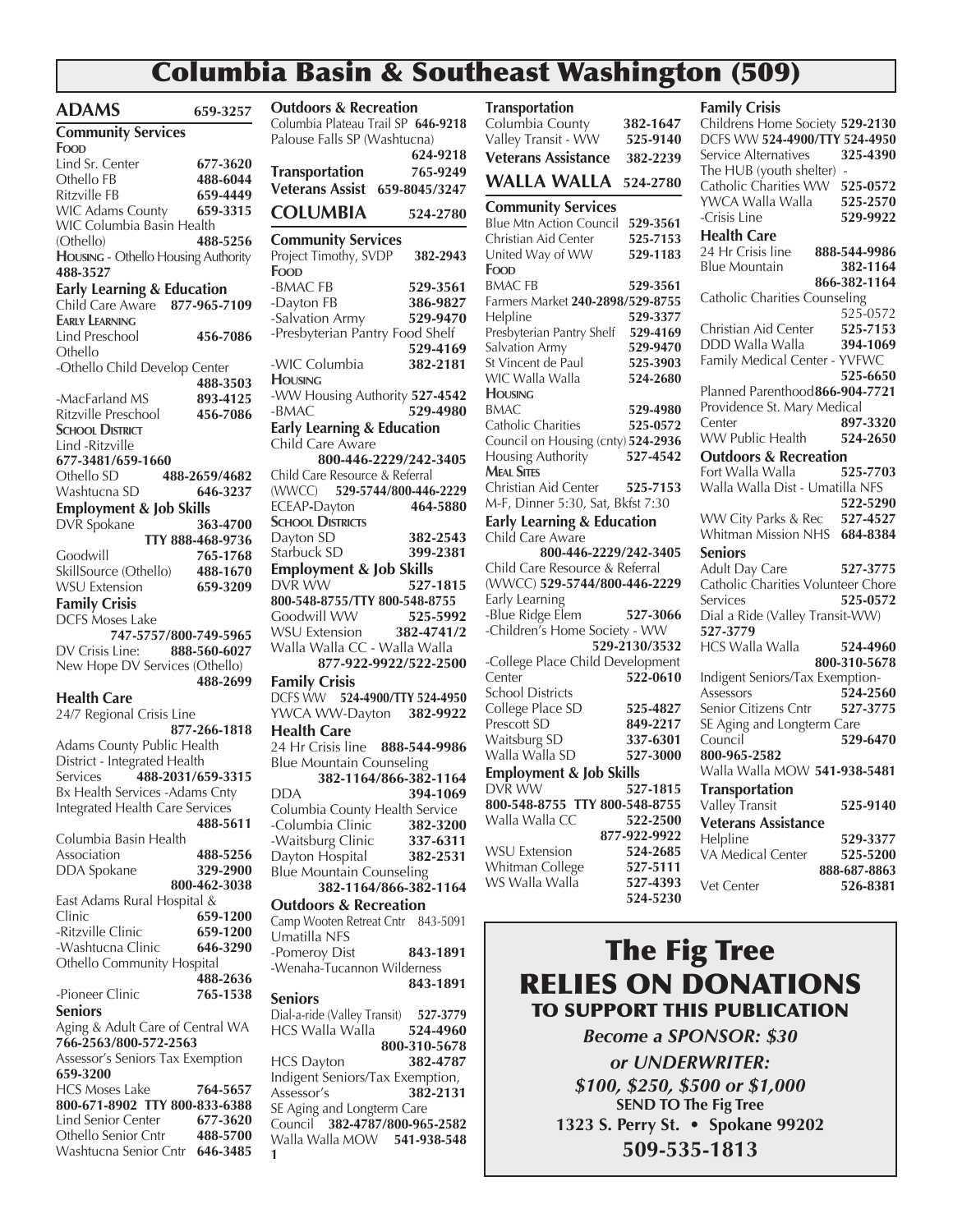# Idaho, Panhandle North (208)

| <b>BENEWAH</b>                                         | 245-3212              |
|--------------------------------------------------------|-----------------------|
| <b>Community Services</b>                              |                       |
| Community Action Partnership -                         |                       |
| CAP<br><b>WIC</b>                                      | 245-9090<br>245-3692  |
|                                                        |                       |
| Early Learning & Education<br>NIC HS - St Maries 245-6 | 245-6519              |
| -Plummer-Worley SD 686-1621                            |                       |
| -St Maries SD                                          | 245-2579              |
| <b>Employment &amp; Job Skills</b><br>UI Extension     | 245-2422              |
| <b>Family Crisis</b>                                   |                       |
| Crisis Intervention (Benewah                           |                       |
| Cnty Sheriff's Dept)                                   | 245-4260              |
| <b>Health Care</b>                                     |                       |
| Alliance Medical Srvcs 245-5427                        |                       |
| <b>Benewah Medical Center</b>                          |                       |
|                                                        | 686-1449x342          |
| Benewah Community Hospital                             |                       |
| Benewah County Panhandle                               | 245-5551              |
| <b>Health District</b>                                 | 245-4556              |
| <b>Outdoors &amp; Recreation</b>                       |                       |
| Heyburn SP                                             | 686-1308              |
| McCroskey SP                                           | 686-1308              |
| ID Panhandle NFS - St Joe River                        |                       |
| Dist                                                   | 245-2531              |
| Seniors                                                |                       |
| Area Agency on Aging of North                          |                       |
| Idaho                                                  | 667-3179              |
| <b>BAT</b> (Medicaid)                                  | 245-4576              |
| East Benewah Council for Aging                         |                       |
|                                                        | 245-3545              |
| Senior Center                                          |                       |
| -Fernwood<br>-Plummer                                  | 245-3392<br>686-1863  |
| -Tensed                                                | 274-2851              |
| -Worley                                                | 686-1258              |
| <b>Transportation</b>                                  |                       |
| City Link                                              | 877-941-RIDE          |
| <b>BONNER</b>                                          | 245-1437              |
| <b>Community Services</b>                              |                       |
| Community Action Partnership -                         |                       |
| CAP                                                    | 255-2910/800-326-4843 |
| Sandpoint Community Resource                           |                       |
| Center                                                 | 920-1840              |
| Food                                                   |                       |
| <b>Bonner Community FB</b>                             | 263-3663              |
| Clark Fork FB<br><b>Priest River FB</b>                | 266-0321              |
| West Bonner Cnty FB                                    | 448-2352<br>437-0143  |
| <b>WIC Bonner Cnty</b>                                 | 263-5159              |
| <b>HOUSING</b>                                         |                       |
| CAP                                                    | 255-2910/800-326-4843 |
| <b>Bonner Gospel Mission</b>                           |                       |
|                                                        | 263-6698              |
| <b>Bonner Homeless Transitions</b>                     |                       |
|                                                        | 265-6485              |
| Habitat for Humanity                                   | 265-5313              |
| <b>MEAL SITES</b><br>Priest River (T dinner)           | 263-2676              |
| Sandpoint (only)                                       |                       |

Sun - 12-4 - VFW Hall **263-2913**

Monday (vacant) Tuesday -Lunch- Agape Cafe **263-0221/3648** -Dinner - A/G Church **263-2676** Wed-Lunch - Gardenia Center **263-4450/263-7625** Thurs - Dinner - UMC **263-4234** Fri - Dinner - St Joseph **263-3720** Sat- 12-4 - VFW Hall **263-2913 Early Learning & Education**  Mountain States HS **263-2569** Sandpoint HS - NIC **263-6232** Lake Pend Oreille SD **263-2184** Sandpoint SD **265-9737** West Bonner Cnty SD **448-4439 Employment & Job Skills**  Goodwill **265-1900**<br> **ID** Dept of Labor **263-7544 ID Dept of Labor** IDVR **263-2911** NIC Extension **769-3300 877-404-4536** UI Extension **263-8511 Environmental** Clark Fork Coalition **406-546-0532** ID Conservancy League **265-9565** Lake Pend Oreille Waterkeeper **597-7188 Rock Creek Alliance** Selkirk Outdoor Leadership and Education (SOLE) **928-351-7653** Twin Eagles Wilderness School **208-265-3685 Family Crisis** Life Skills NW **265-6796** Lilly Brooke Family Justice Center **265-3586** Priest River Ministries Advocates<br>for Women 448-28 for Women **448-2800 Health Care** Bonner County Indigent Office **255-5291/3630** Bonner County Panhandle Health District **263-5159** Bonner General Health **263-1441** Bonner Partners in Care Clinic **255-9099** Inclusion Inc **217-2414** Kaniksu Health Services -Priest River/Sandpoint **263-7101**  Mental health Services IDHW **265-4535**  North Idaho Community Mental Health **265-6798 Human Rights 263-0275 Outdoors & Recreation** Bonner Cnty Parks **255-5681x4** ID Panhandle NFS -Priest River (Priest Lake) Dist **443-2512** -Sandpoint Dist **263-5111** Friends of Scotchman Peaks Wilderness **290-1281 Priest Lake SP** Round Lake SP **263-3489 Seniors** Area Agency on Aging of North Idaho **667-3179**

Panhandle Senior Companions

| - -<br>.,                                                   | $\sim$                   |
|-------------------------------------------------------------|--------------------------|
| 415-5160/800-878-2364<br>Senior Centers                     |                          |
| -Clark Fork Hope                                            | 266-1653                 |
| -Blanchard<br>-Sandpoint                                    | 437-1037<br>263-6860     |
| -Senior Hospitality Center                                  |                          |
| -Sagle Senior Inc                                           | 267-5554<br>265-2627     |
| White Tail Transportation                                   |                          |
| 448-0848/877-1261                                           |                          |
| <b>Transportation</b><br><b>SPOT Bus</b>                    |                          |
| -Ponderay                                                   | 263-3774                 |
| -Dover<br>Sandpoint Amtrak Station                          | 597-7606                 |
|                                                             | 800-872-7245             |
| <b>Veterans</b>                                             |                          |
| <b>Cnty Services</b><br>Sandpoint CBOC                      | 255-5291<br>263-0450     |
|                                                             |                          |
| <b>BOUNDARY</b>                                             | 245-3212                 |
| <b>Community Services</b>                                   |                          |
| Community Action Partnership -<br>CAP 267-3663/800-725-3663 |                          |
| Community Coalition for Families                            |                          |
|                                                             | 267-0900                 |
| Housing-Fuller Center for<br>Housing                        | 946-6582                 |
| Food                                                        |                          |
| -Bonners Ferry (CAP)<br>-WIC Boundary                       | 267-3663<br>267-5558     |
| <b>Early Learning &amp; Education</b>                       |                          |
| Julien Bucher Early Learning                                |                          |
| Center - NIC<br><b>Boundary County SD</b>                   | 267-5756<br>267-3146     |
| <b>Employment &amp; Job Skills</b>                          |                          |
| <b>UI</b> Extension<br><b>NIC</b> Extension                 | 267-3235<br>769-3300     |
|                                                             | 877-404-4536             |
| <b>ID Dept of Labor</b>                                     | 267-5581                 |
| <b>Family Crisis</b><br>Youth Crisis & Domestic Violence    |                          |
| Crisis Line<br>267-5211/267-7334                            |                          |
| <b>Health Care</b>                                          |                          |
| <b>Boundary Community Hospital</b>                          | 267-3141                 |
| <b>Boundary County Panhandle</b>                            |                          |
| Health District<br>Kaniksu Health Services Clinic           | 267-5558                 |
|                                                             | 263-7101                 |
| Mental Health Services IDHW                                 | 265-4335                 |
| <b>Outdoors &amp; Recreation</b><br>Cnty Parks & Rec        |                          |
| ID Panhandle NFS - Bonners                                  | 304-3603                 |
| Ferry Dist<br>Kootenai NWR                                  | 267-5561                 |
| <b>Seniors</b>                                              | 267-3888                 |
| Area Agency on Aging of North                               |                          |
| Idaho<br>Discount Rx                                        | 667-3179<br>877-321-2652 |
| Senior Hospitality Cntr 267-5553                            |                          |
| <b>Veterans</b>                                             |                          |
| <b>Cnty Services</b><br>Sandpoint CBOC                      | 267-8611<br>263-0450     |

**SHOSHONE 752-1264 Community Services**  Shoshone County Indigent Services **752-8601** Silver Valley Community Resource Center **784-8891** Sy Vincent de Paul **556-1460 Food** Community Action Partnership - CAP Food Bank **783-4901** Pinehurst – Real Life Ministries **682-4944** Wallace UMC FB **784-3102** WIC Shoshone **786-7474 Housing** CAP **255-2910/800-326-4843** Fuller Center for Housing **786-6013 Early Learning & Education**  Shoshone HS - NIC **784-5581 SCHOOL DISTRICT** Kellogg Joint **784-1348** Mullan **744-1118** Wallace **753-4515 Employment & Job Skills**  IDVR **769-1441** NIC Extension **769-3300 877-404-4536** UI Extension- Kootenai **446-1680 Environmental** Silver Valley Community Resource Center **784-8891 Family Crisis** Shoshone County Crisis and Resource Center **556-0500 Health Care** Mental Health Services IDHW **784-1352 x217** Shoshone Cnty Indigent Office **752-8601 Shoshone Clinic** Shoshone County Panhandle Health **786-7474 Outdoors & Recreation** Friends of the Coeur d'Alene Trails **691-9169** Idaho Panhandle NFS -Avery Office **245-4517** -Silver Valley Off **783-2363** Shoshone Cnty Parks **753-5475 Seniors** Area Agency on Aging of North Idaho **667-3179** Paratranist **855-495-7325** Silver Valley MOW **623-6125** Senior Centers -Kellogg **783-4581** -Wallace **752-1194/5411 Transportation** Silver Express **855-495-7325 Veterans 752-3331**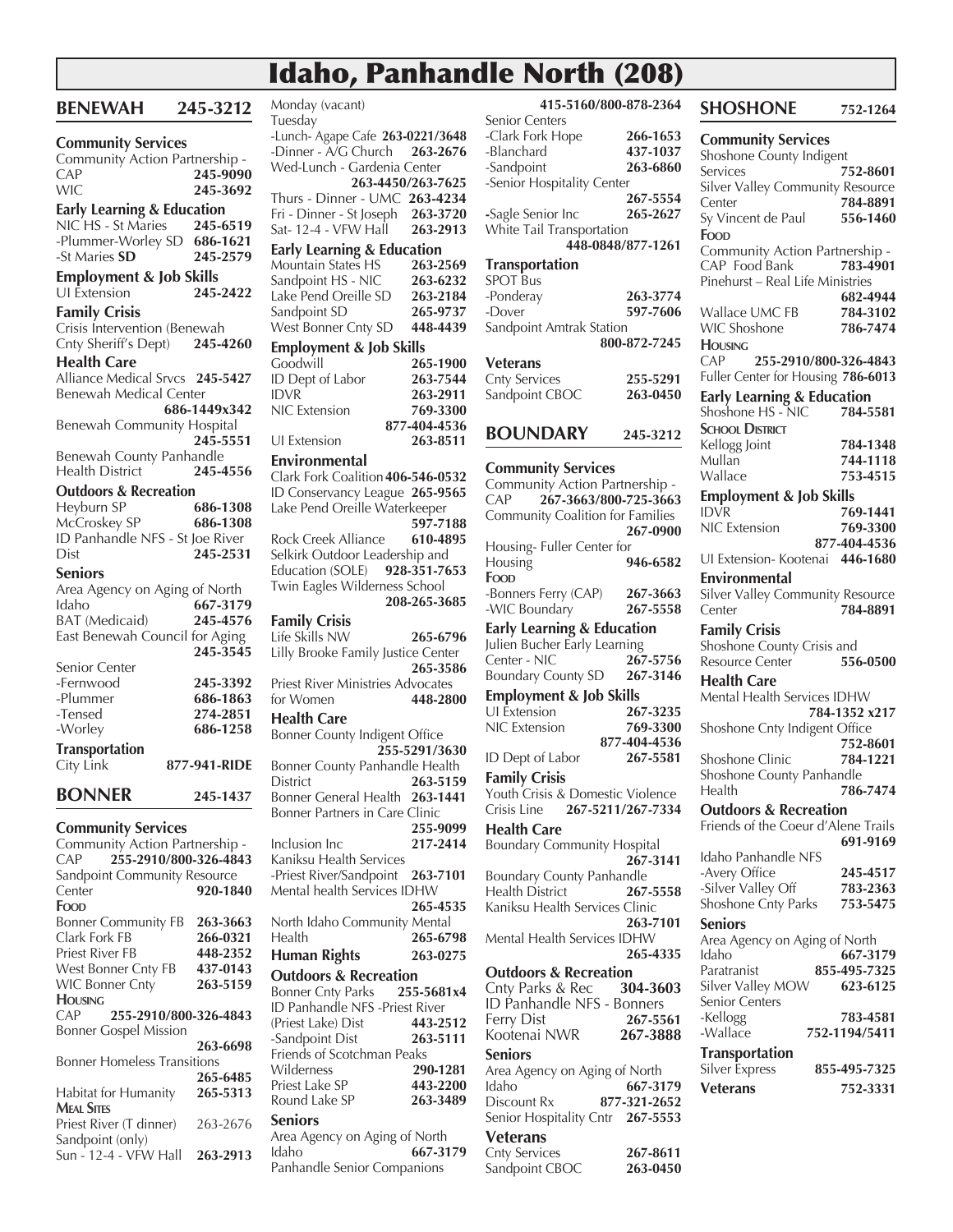# Clearwater Valley (208), Rural North Central Idaho

|                                             | $\overline{\phantom{a}}$ u   |
|---------------------------------------------|------------------------------|
| CLEARWATER 476-5615                         |                              |
| <b>Community Services</b>                   |                              |
| Community Action Partnership -              |                              |
| CAP                                         | 476-4949/800-326-4843        |
| County Assistance                           | 476-3864                     |
| Food                                        |                              |
| <b>Elk River FB</b>                         | 826-3305                     |
| Orofino FB                                  | 476-7840                     |
| <b>WIC Clearwater</b>                       | 476-7850                     |
| Early Learning & Education                  |                              |
| Orofino ECEAP                               | 476-3481                     |
| Weippe ECEAP                                | 435-4289                     |
| Orofino JSD                                 | 476-5593                     |
| <b>Employment &amp; Job Skills</b>          |                              |
| ID Dept of Labor                            | 476-5506                     |
| <b>IDVR</b>                                 | 476-5574                     |
| <b>LCSC Orofino Outreach Center</b>         |                              |
|                                             | 476-5731                     |
| UI Extension                                | 476-4434                     |
|                                             |                              |
| Environmental                               |                              |
| Clearwater Resource Conservation &          |                              |
| Development Council                         | 882-4960                     |
| <b>Family Crisis</b>                        |                              |
| DV YWCA Lewiston/Clarkston                  |                              |
| Crisis                                      | 746-9655/800-669-3176        |
| -Support Group                              | 476-0155                     |
| <b>Health Care</b>                          |                              |
| Clearwater County Public Health             |                              |
|                                             | 476-7850                     |
| Clearwater Valley Hospital                  |                              |
|                                             | 476-4555                     |
| -Orofino Health Cntr 476-5777               |                              |
| -Pioneer Medical Clinic - Pierce            |                              |
|                                             | 464-2578                     |
| Mental Health Services IDHW                 |                              |
|                                             | 882-0562                     |
| <b>Outdoors &amp; Recreation</b>            |                              |
| Dworshak Dam & SP                           | 476-5994                     |
| Nez Perce-Clearwater NFS                    |                              |
| -North Fork Dist                            | 476-4541                     |
| Selway-Biterroot Wilderness                 |                              |
|                                             | 476-4541                     |
| <b>Seniors</b>                              |                              |
|                                             |                              |
| Area Agency on Aging of North<br>Central ID | 667-3179                     |
|                                             |                              |
|                                             | 800-786-5536                 |
| COAST (COA)                                 | 800-873-9996<br>800-967-2899 |
|                                             |                              |
| <b>SENIOR CENTERS</b>                       |                              |
| Orofino                                     | 476-4328                     |
| Weippe                                      | 435-4553                     |
| Veterans                                    |                              |
| Property Tax Exemption for                  |                              |
| <b>Disabled Vets</b>                        | 332-1033                     |
|                                             |                              |
| IDAHO                                       | 983-2751                     |
| <b>Community Services</b>                   |                              |

**Food**

Grangeville – Camas Prairie FB

**Employment & Job Skills**  LCSC Grangeville Outreach Center **983-2164** UI Extension **983-2667 Environmental** Clearwater Resource Conservation & Development Council **882-4960 Family Crisis** YWCA Lewiston/Clarkston Crisis **746-9655/800-669-3176** -Support Group **Health Care** Clearwater Valley Medical Clinics<br>-Kooskia Clinic **926-7801** -Kooskia Clinic **926-7801**  Idaho County Public Health **983-2842** St. Mary's Hospital **962-3251** -Cottonwood Clinic **962-3267** -Elk City Medical Clinic **842-2652** -Grangeville Clinic **983-6027** Syringa Hospital **983-1700** -Grangeville Clinic **983-8530** -Kooskia Clinic **926-4776 Outdoors & Recreation** BLM Field Off **962-3245** Clearwater NFS -Lochsa Ranger Station **926-4274** -Moose Creek Dist **926-4258** -Powell Ranger Station **942-3113** -Red River Dist **842-2245** -Salmon River Dist **839-2211** Gospel-Hump Wilderness -Red River Dist **842-2245** -Salmon River Dist **839-2211** Selway-Biterroot Wilderness -Lochsa Ranger Station **926-4274** -Moose Creek Dist **926-4258** -Red River Dist **842-2245 Seniors** Area Agency on Aging of North Central Idaho **667-3179 800-786-5536** COAST (COA) **800-873-9996 800-967-2899**  Senior Center Grangeville **983-2033**

**Housing** - Community Action

**Early Learning & Education** 

**Early Learning**

**SCHOOL DISTRICTS** 

#### **507-2365** Kooskia FB **926-7128** WIC **983-2842** Partnership - CAP **983-0437 800-326-4843** Grangeville ECEAP **983-1671** Kooskia Cntr ECEAP **926-4311** Cottonwood JSD **962-3791** Mountain View SD **983-0990** Salmon River SD **630-6025 Veterans** Cnty Services **983-0239** Grangeville CBOC **983-4671 LEWIS 937-2261 Community Services**  Lewis Cnty Social Srvcs **937-9248 Food** Craigmont FB **924-6649** Kamiah FB **926-7128** Nezperce FB **937-9006** WIC Lewis **985-2124 Housing** - Community Action Partnership - CAP **935-2412 800-326-2412 Early Learning & Education**  Craigmont ECEAP **924-5221** Highland JSD **924-5211** Kamiah Joint SD **935-2991 Employment & Job Skills**  UI Extension **937-2311 Environmental** Clearwater Resource Conservation & Development Council **882-4960 Family Crisis** YWCA Lewiston/Clarkston Crisis **746-9655/800-669-3176 Seniors**





**Stories of people** who make a difference for peace, justice & people's lives

regional independent, nonprofit newspaper, website and annual resource directory

# **AVAILABLE FREE:** Send name, address to:

The Fig Tree 1323 S. Perry St. Spokane, WA 99202 (509) 535-1813 535-4112 **SUPPORTED BY READERS' DONATIONS** 

- Connects people
- **Explores issues**  $\bullet$
- **Offers reflections**  $\bullet$
- Inspires action



**ONLINE** www.thefigtree.org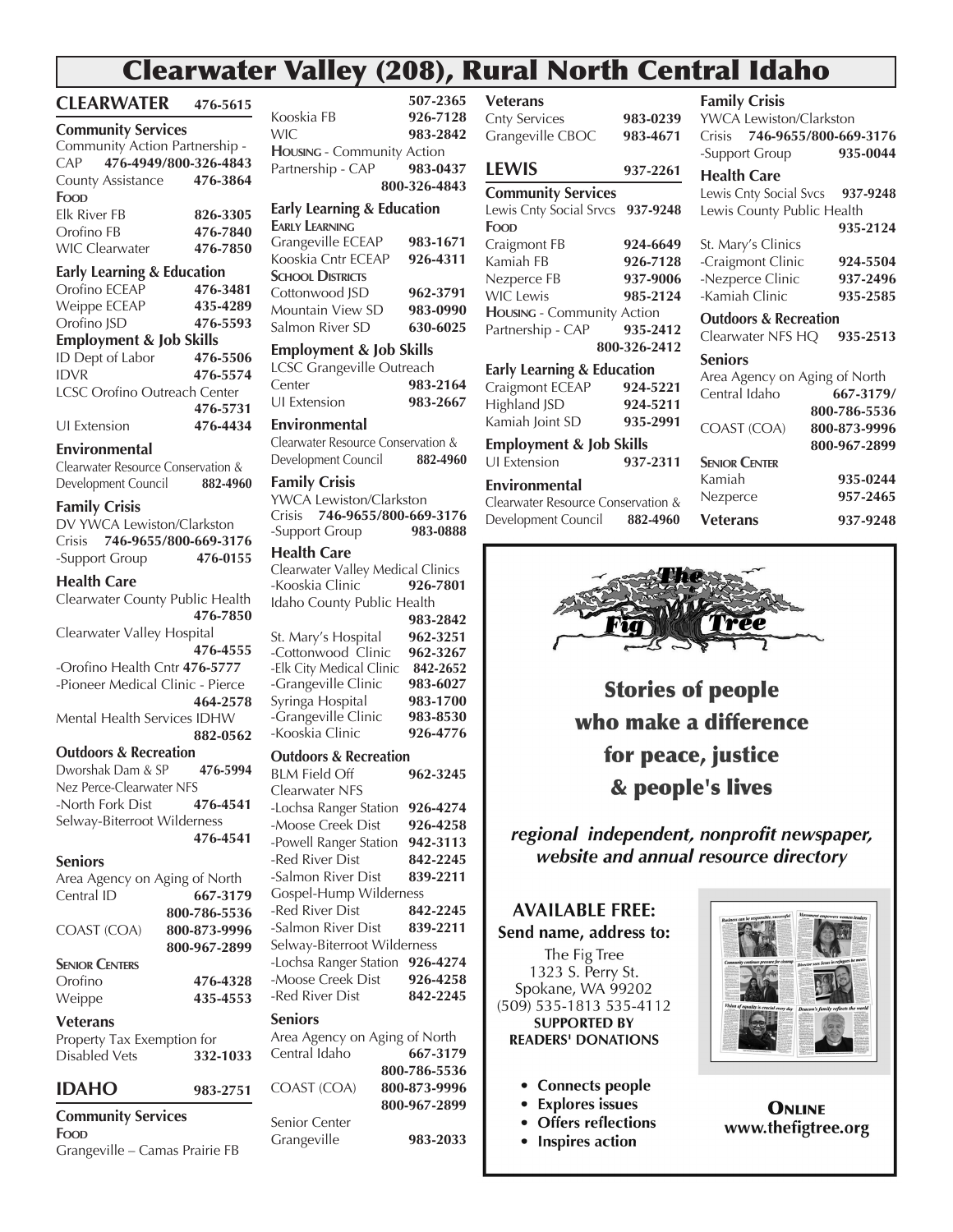# LC Valley

| <b>ASOTIN</b>                                                         | 243-2081                  | Exemption                                                      | 243-2016     |
|-----------------------------------------------------------------------|---------------------------|----------------------------------------------------------------|--------------|
|                                                                       |                           | Area Aging on Aging of North                                   |              |
| <b>Community Services</b>                                             |                           | Central Idaho (CAP)                                            |              |
| Goodwill<br>Salvation Army 208-746-9654                               | 208-743-4528              | 208-746-3335/800-746-5450                                      |              |
| United Way, Twin County                                               |                           | COAST Transportation 397-2935<br>Dial-a-Ride (Valley Transit - |              |
|                                                                       | 208-743-6594              | Idaho)<br>208-743-2545                                         |              |
| FOOD                                                                  |                           | HCS Clarkston                                                  | 751-4672     |
| Asotin County FB 758-7085                                             |                           | -Aging and Disability Resource                                 |              |
| Community Action Partnership -                                        |                           | Center                                                         | 758-2355     |
| CAP Nez Perce County                                                  |                           | -Family Caregiver 758-2355                                     |              |
| 208-746-3351 208-748-4210                                             |                           | SE Aging and Longterm Care                                     |              |
| Farmers Market clarkston-                                             |                           | Council 758-2355/800-965-2582                                  |              |
| farmersmarket@gmail.com                                               |                           | Senior Round Table Nutrition                                   |              |
| St Vincent de Paul 758-8361<br>WIC Asotin 243-3344                    |                           | Program (MOW) 208-758-3816                                     |              |
|                                                                       |                           | Veterans Assistance 758-3959                                   |              |
| WIC Clarkston 552-4122                                                |                           | <b>Transportation</b>                                          | 758-3567     |
| <b>HOUSING</b>                                                        |                           | <b>GARFIELD</b>                                                | 843-3731     |
| Housing Authority 758-5751                                            |                           |                                                                |              |
| CAP<br>حمد 2 <b>08-746-3351</b><br>Family Promise <b>208-882-0165</b> | 208-746-3351              | <b>Community Services</b>                                      |              |
| Fuller                                                                | 208-254-4081              | FOOD                                                           |              |
| HfH                                                                   | 758-7396                  | Garfield County FB 843-6158                                    |              |
| YWCA                                                                  | 208-743-1535              | WIC Garfield Cnty                                              | 843-3412     |
| Meal Sites see Nez Perce Cnty                                         |                           | <b>HOUSING</b>                                                 |              |
| <b>Early Learning &amp; Education</b>                                 |                           | Asotin Cnty Housing Authority                                  |              |
| Child Care Aware                                                      |                           |                                                                | 758-5751     |
|                                                                       | 800-446-2229/242-3405     | Blue Mountain Action Council                                   |              |
| Child Care Resource & Referral                                        |                           | (homeless) 529-4980/800-244-5908                               |              |
| (WSU)                                                                 | 800-446-2229              | STEP Women's Shelter 529-3377                                  |              |
| Lewis Clark Early Childhood                                           |                           | YWCA                                                           | 208-743-1535 |
|                                                                       | 208-743-6573              | <b>Early Learning &amp; Education</b>                          |              |
| <b>SCHOOL DISTRICTS</b>                                               |                           | Child Care Aware<br>800-446-2229/242-3405                      |              |
| Asotin-Anatone SD 243-1100<br>Clarkston SD 769-2531                   |                           | Lewis Clark Early Childhood                                    |              |
| Clarkston SD                                                          | 769-2531                  |                                                                | 208-743-6573 |
| <b>Employment &amp; Job Skills</b>                                    |                           | Pomeroy SD                                                     | 843-3393     |
| DVR 751-4668/800-657-2929                                             |                           | <b>Employment &amp; Job Skills</b>                             |              |
| Goodwill (L) 208-743-8285                                             |                           | DVR 751-4668/800-657-2929                                      |              |
| Lewis-Clark State College                                             | 208-792-5272              | Goodwill (L) 208-743-8285                                      |              |
| Rural Resources/WS 758-5461                                           |                           | Rural Resources - WS 758-5461                                  |              |
| Walla Walla CC - Clarkston                                            |                           | <b>WSU Extension</b>                                           | 843-3701     |
| Campus                                                                | 758-3339                  | <b>Family Crisis</b>                                           |              |
| WSU Extension 243-2009                                                |                           | DCFS 751-4686/800-234-6313                                     |              |
| WorkSource                                                            | 758-1716                  | Helpline Walla Walla 529-3377                                  |              |
| <b>Family Crisis</b>                                                  |                           | YWCA                                                           | 208-743-1535 |
| Cnty Child Support                                                    | 243-2065                  | DV Crisis Line                                                 | 208-746-9655 |
| <b>DCFS Clarkston</b>                                                 |                           |                                                                | 800-669-3176 |
|                                                                       | 751-4686/800-234-6313     | <b>Health Care</b>                                             |              |
| YWCA of Lewiston-Clarkston                                            |                           | 24 Hr Crisis line 888-544-9986                                 |              |
|                                                                       | 208-743-1535              | Garfield County Public Health<br>District                      | 843-3412     |
| -DV Crisis Line                                                       | 208-746-9655              | Garfield County Public Hospital                                |              |
|                                                                       | 800-669-3176              |                                                                | 843-1591     |
| <b>Outdoors &amp; Recreation</b>                                      |                           | Quality BH-Pomeroy 843-3791                                    |              |
| Field Springs SP                                                      | 256-3332                  | <b>Outdoors &amp; Recreation</b>                               |              |
| <b>Health Care</b>                                                    |                           | Lewis & Clark Trail SP 684-7000                                |              |
| 24 Hr Crisis line 888-544-9986                                        |                           | <b>Seniors</b>                                                 |              |
| Asotin Cnty Community                                                 |                           | <b>COAST Transportation</b>                                    |              |
| Services<br>DDA Clarkston 751-4637                                    | 758-8349                  | 397-2935 or 800-873-9996                                       |              |
| People First of WA 800-758-1133                                       |                           | HCS Clarkston                                                  | 751-4672     |
| Public Health District 243-3344                                       |                           |                                                                | 888-310-4881 |
| LC Valley CHAS 208-848-8300                                           |                           | -HCS Pomeroy                                                   | 843-3563     |
| St Joseph Medical Center                                              |                           | Pomeroy Senior Cntr 843-3008                                   |              |
|                                                                       | 208-743-2511/800-678-2511 | SE Aging and Longterm Care                                     |              |
| Quality Bx Health 758-3341                                            |                           | Council 843-3563/800-965-2582                                  |              |
| <b>Seniors</b>                                                        |                           | Transportation 843-3563 /0200                                  |              |

Accessors Seniors/Disabled

| 208-746-3335/800-746-5450                                                               |              |
|-----------------------------------------------------------------------------------------|--------------|
| COAST Transportation 397-2935                                                           |              |
| Dial-a-Ride (Valley Transit -                                                           |              |
| (CONTRACTORS)<br>HCS Clarkston<br>- Aging                                               | 208-743-2545 |
| -Aging and Disability Resource                                                          | 751-4672     |
| Center                                                                                  | 758-2355     |
| 30-2000<br>Family Caregiver 758-2355                                                    |              |
|                                                                                         |              |
| SE Aging and Longterm Care<br>Council 758-2355/800-965-2582                             |              |
| Senior Round Table Nutrition                                                            |              |
| Program (MOW) 208-758-3816                                                              |              |
| Veterans Assistance 758-3959                                                            |              |
| Transportation                                                                          | 758-3567     |
| <b>GARFIELD</b>                                                                         | 843-3731     |
| <b>Community Services</b>                                                               |              |
| Food                                                                                    |              |
| Garfield County FB                                                                      | 843-6158     |
| WIC Garfield Cnty                                                                       | 843-3412     |
| <b>HOUSING</b><br>Asotin Cnty Housing Authority                                         |              |
|                                                                                         | 758-5751     |
| <b>Blue Mountain Action Council</b>                                                     |              |
| (homeless) 529-4980/800-244-5908                                                        |              |
| STEP Women's Shelter 529-3377<br><b>YWCA</b>                                            | 208-743-1535 |
| Early Learning & Education                                                              |              |
| Child Care Aware                                                                        |              |
| 800-446-2229/242-3405                                                                   |              |
| Lewis Clark Early Childhood                                                             |              |
|                                                                                         | 208-743-6573 |
| Pomeroy SD                                                                              | 843-3393     |
| <b>Employment &amp; Job Skills</b>                                                      |              |
| DVR 751-4668/800-657-2929                                                               |              |
|                                                                                         |              |
| Coodwill (L)<br>208-743-8285<br>Rural Resources - WS 758-5461<br>WSU Extension 843-3701 |              |
| <b>Family Crisis</b>                                                                    |              |
| DCFS 751-4686/800-234-6313                                                              |              |
| Helpline Walla Walla 529-3377                                                           |              |
| YWCA                                                                                    | 208-743-1535 |
| DV Crisis Line                                                                          | 208-746-9655 |
|                                                                                         | 800-669-3176 |
| <b>Health Care</b>                                                                      |              |
| 24 Hr Crisis line 888-544-9986                                                          |              |
| Garfield County Public Health                                                           |              |
| <b>District</b><br>Garfield County Public Hospital                                      | 843-3412     |
|                                                                                         | 843-1591     |
| Quality BH-Pomeroy 843-3791                                                             |              |
| <b>Outdoors &amp; Recreation</b>                                                        |              |
| Lewis & Clark Trail SP 684-7000                                                         |              |
| Seniors                                                                                 |              |
| <b>COAST Transportation</b>                                                             |              |
| 397-2935 or 800-873-9996                                                                |              |
| <b>HCS Clarkston</b>                                                                    | 751-4672     |
|                                                                                         | 888-310-4881 |
| -HCS Pomeroy                                                                            | 843-3563     |
| Pomeroy Senior Cntr 843-3008<br>SE Aging and Longterm Care                              |              |
| Council 843-3563/800-965-2582                                                           |              |

**Veterans Assistance 843-1391**

| <b>NEZ PERCE</b> |  |  | 476-5615 |
|------------------|--|--|----------|
|                  |  |  |          |

#### **Community Services Food**

Blessed Hope A/G **743-9501** Community Action Partnership -<br>CAP 746-3351/798-4210 CAP **746-3351/798-4210** Culdesac – Raising Hope FB **843-2773** Episcopal Church\* **743-9121** Nazarene Church - The Roc Rescue Mission\* **743-9501** New Bridges Community **799-0858** Orchards Baptist\* **743-5302** St Vincent de Paul **746-7860** Salvation Army **746-9653** Valley Christian **746-0401** WIC Nez Perce **799-0398 Housing** Assessor's Programs **799-3010** -Circuit Breaker,Homeowners Tax Exemption Community Action Partnership - CAP **798-4210 800-326-4843** Fuller Center for Housing **254-4081 Family Promise Meals** MTF (lunch) Roc Rescue Mission\* MTWF (dinner) Salvation Army Thurs, 2nd/4th (dinner) Orchards Baptist\* Sat,2nd/4th (dinner) Episcopal\* **Early Learning & Education Early Learning** Lewiston Cntrs ECEAP **743-6573** Whitman Cntr ECEAP **743-3882 SCHOOL DISTRICT** Culdesac Joint **843-5413** Lapwai SD **843-2622** Lewiston Indep. **Employment & Job Skills**  Goodwill **743-4528** ID Dept of Labor **799-5000** IDVR **799-5070 TDD 799-5072** Lewis-Clark State College

**208-792-5272** 

| <b>Environmental</b>                                             |              |
|------------------------------------------------------------------|--------------|
| Clearwater Resource Conservation &                               |              |
| Development Council 882-4960<br>Hells Canyon Inst- LCSC 793-2529 |              |
|                                                                  |              |
|                                                                  |              |
|                                                                  |              |
| Snake River Alliance 344-9161                                    |              |
| Snake River Waterkeeper 806-1303                                 |              |
| <b>Family Crisis</b>                                             |              |
| YWCA of Lewiston-Clarkston                                       |              |
|                                                                  | 743-1535     |
| -DV Crisis Line                                                  | 746-9655     |
|                                                                  | 800-669-3176 |
| <b>Health Care</b>                                               |              |
| First Step 4 Life                                                | 717-3881     |
| Disability Action Center                                         |              |
| 208-746-9033                                                     | 800-746-9033 |
| LC Valley CHAS Clinic 848-8300                                   |              |
| Nez Perce Cnty Social Services                                   |              |
|                                                                  | 799-3020     |
| North Central Idaho Public Health                                |              |
| 799-3100/866-736-6632                                            |              |
| Mental Health Services IDHW                                      |              |
|                                                                  | 799-4440     |
| St Joseph Regional Medicine<br>743-2511/800-678-2511             |              |
|                                                                  |              |
| <b>Outdoors &amp; Recreation</b>                                 |              |
| Hells Canyon Nat'l Rec                                           | 758-0616     |
| Lewiston Parks                                                   | 746-2313     |
| Nez Perce Parks & Rec                                            | 799-3089     |
| Seniors                                                          |              |
| Area Agency on Aging of North                                    |              |
| Central Idaho                                                    |              |
| 667-3179/800-786-5536                                            |              |
| COAST (COA) 800-873-9996                                         |              |
|                                                                  | 800-967-2899 |
| Lewiston Community Center                                        |              |
|                                                                  | 743-6983     |
| Valley MOW                                                       | 799-5767     |
| <b>Transportation</b>                                            | 298-1340     |
| <b>Veterans</b>                                                  |              |
| Veterans Advocacy                                                | 799-5084     |
| Veterans Home                                                    | 750-3638     |
| Lewiston CBOC                                                    | 746-7784     |

County services **799-30**

UI Extension **799-3096**

# **Resource Directory Community Partners**

**Directory Partners help us share these resources** to enrich the quality of life in this region

**Many Thanks to the 2020 Partners**

Banner Bank, Empire Health Foundation, Providence Health, Second Harvest, Sisters of the Holy Names of Jesus and Mary, Catholic Charities of Eastern Washington, Community Foundation, Greater Spokane County Meals on Wheels, Aging & Long Term Care of Eastern Washington, Dennis Cronin Attorneys at Law and St. Luke's Episcopal Church CdA

**TO LEARN MORE, CALL 535-1813 or 535-4112**